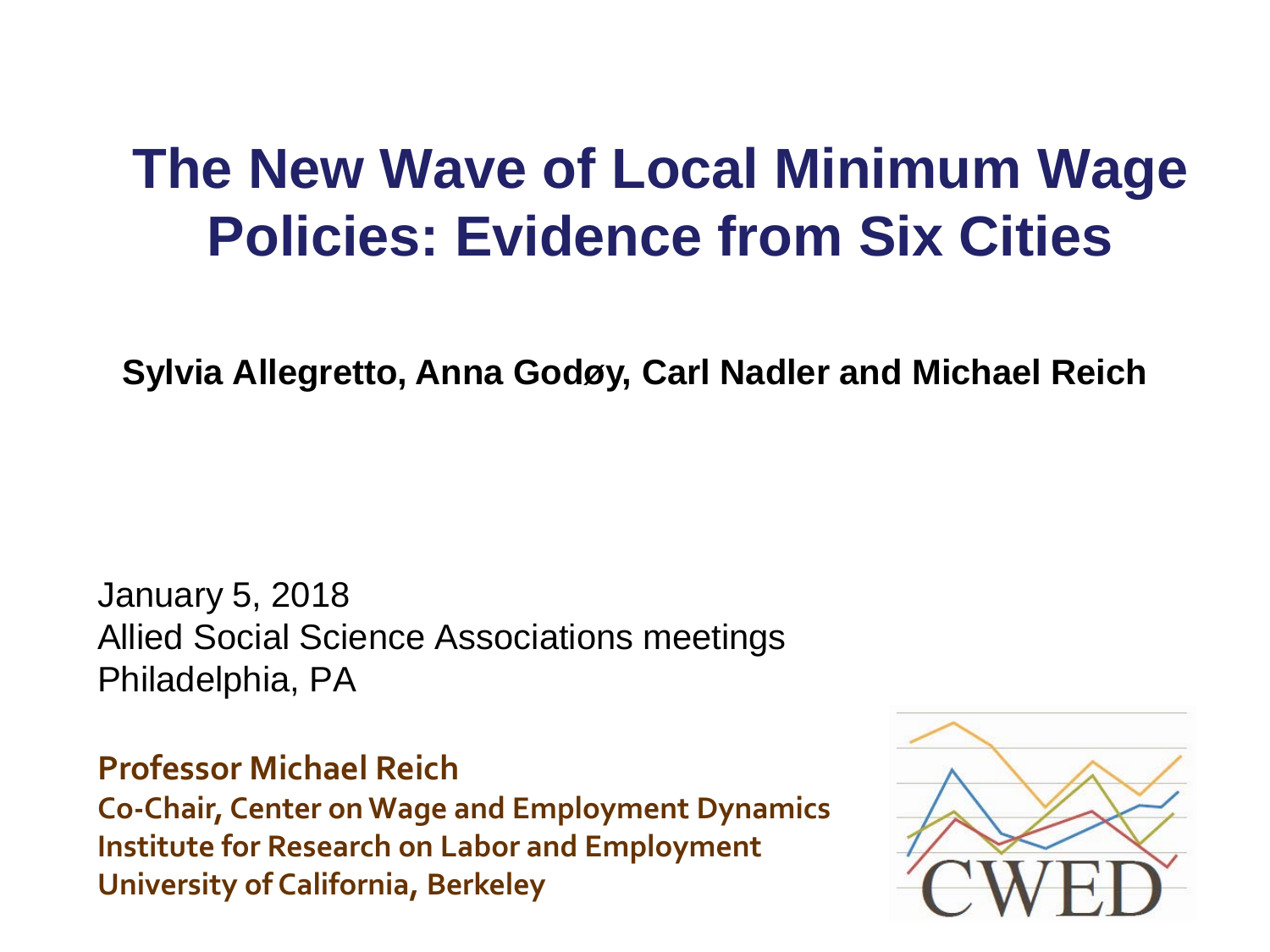#### **The New Wave**

- 36 cities and counties and 18 states will increase their minimum wage in 2018
- 13 cities already have minimum wages of \$13 and over, 10 large cities already on path to \$15
- We study effects in six large cities that are the earliest movers: Chicago, Oakland, San Francisco, San Jose, Seattle and Washington, DC
- As of 2016q4, all were above \$10, two were at \$13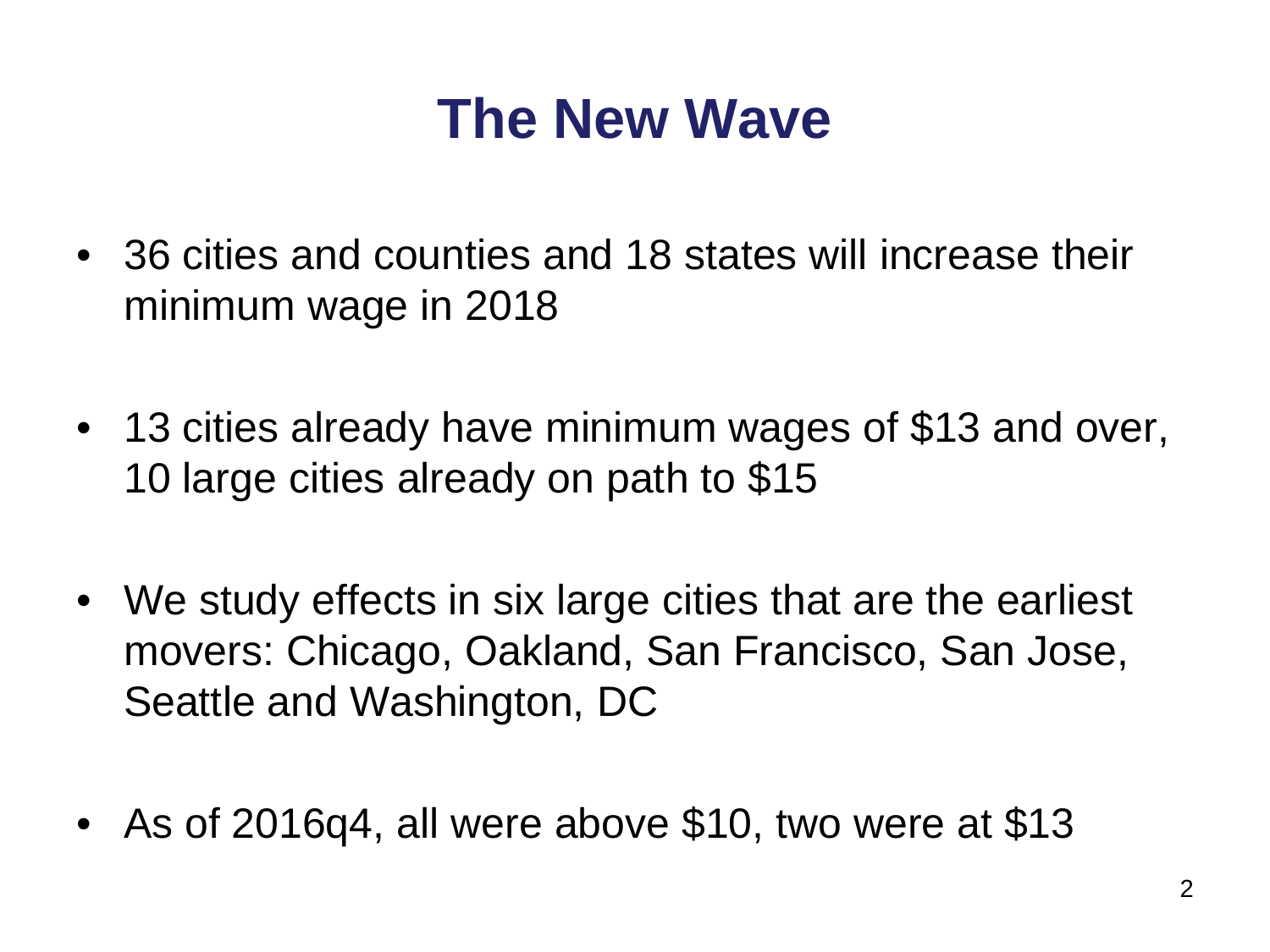#### **Outline**

- **Design:** Compare cities to metro counties with no change in state or local MW policy, using QCEW and city extracts, 2009q4 to 2016q4
- **Methods**:
	- **Event-study analysis**
	- **Synthetic control** (Abadie et al. 2010)

Incorporate recent econometrics literature (Ferman and Pinto 2017); confidence intervals (Firpo and Possebom 2017)

Focus: Food services and drinking places

Falsification test: Professional services

**Results** (from pooling SC across six cities)

Earnings elasticity: 0.25 [0.10, 0.40]

Employment elasticity: 0.07 [-0.21,0.36]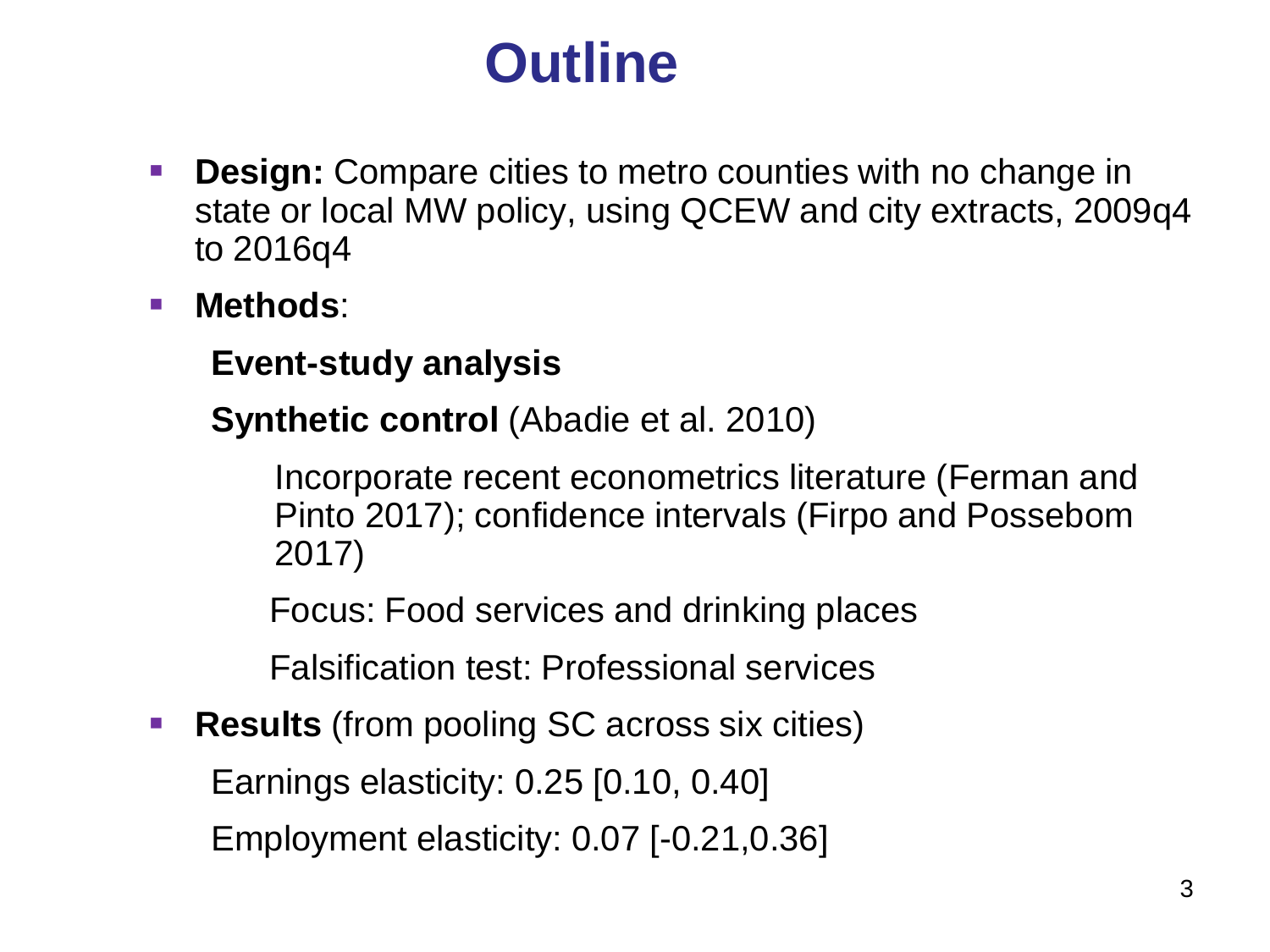#### **Local minimum wage policies Oakland, San Francisco and San Jose**

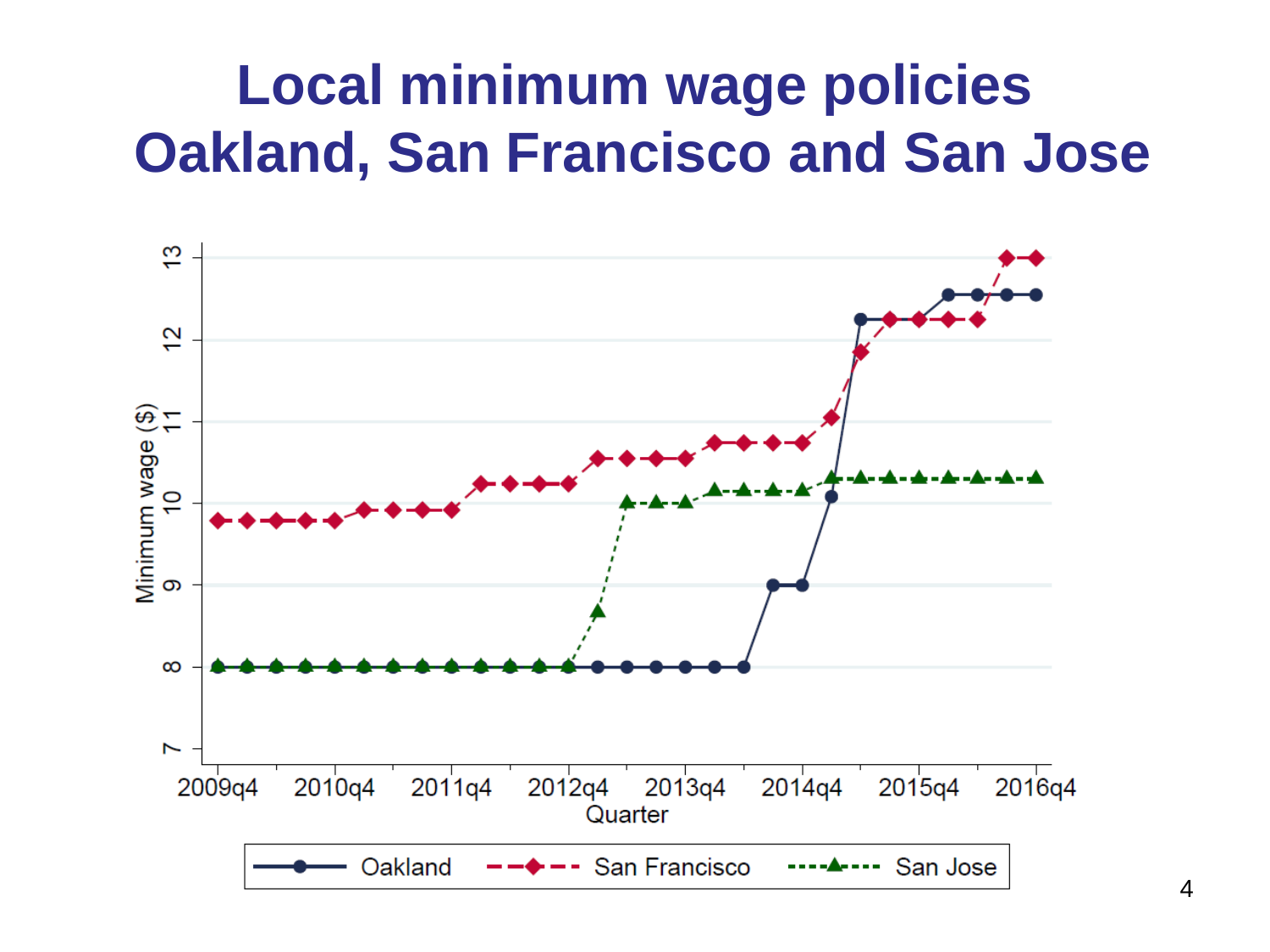#### **Local minimum wage policies Chicago, Washington, DC and Seattle**

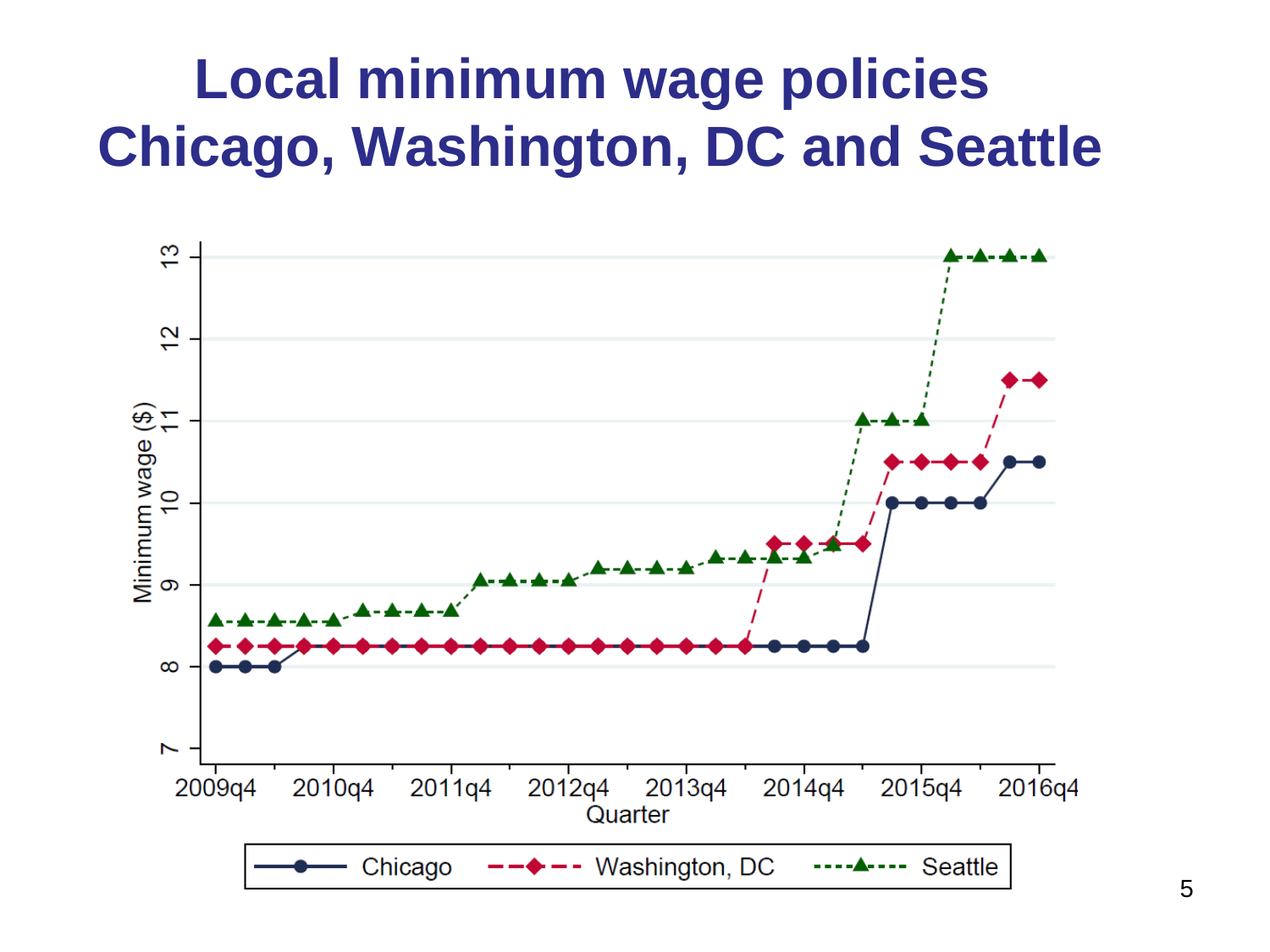#### **New local MWs: higher than previous state or federal policies**

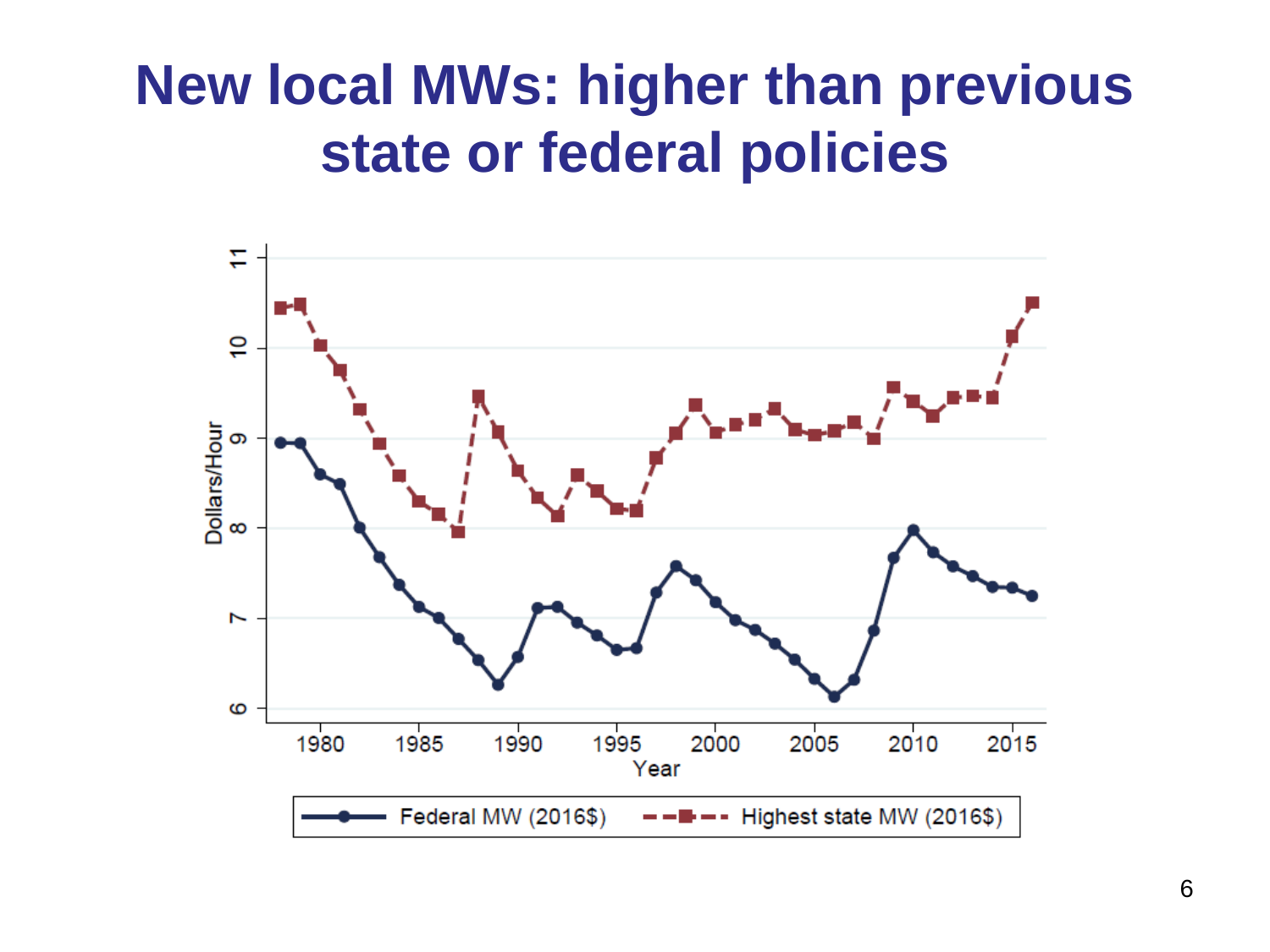#### **Research design challenges**

- Choose appropriate control groups (donors) in presence of heterogeneous policy environments, spillover effects and non-parallel pre-trends
- Some states and surrounding counties are also increasing their MWs
- Policies are usually phased in over multiple years, implying multiple treatment events
- Our strategy today: event studies and synthetic control that take above issues into account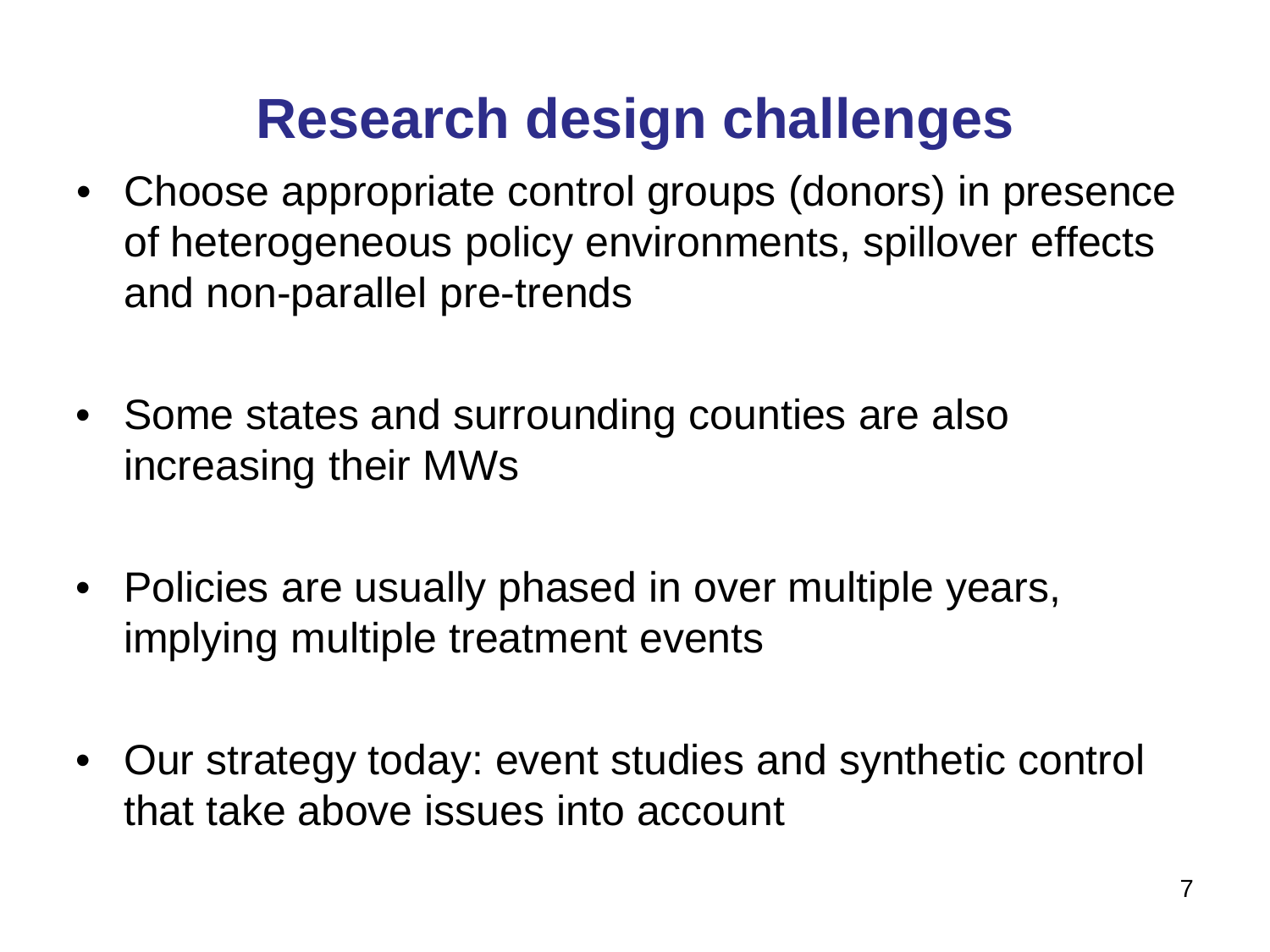### **Event study analysis**

 We fit event study regressions to measure trends in employment and earnings in the cities before and after the MW increase:

$$
Y_{jpte} = \alpha_j + \theta_e I(MW City)_j + \delta_{pt} + \epsilon_{jpte}
$$

where

- *j* indexes counties/cities, *t* indexes quarters
- *p* indexes the three donor pool groups
- *e* counts the number of quarters since the new MW policy went into effect, we omit -1 (*e=-13,…,-2,0,…,6)*
- *Y* is either log(avg earnings) or log(employment)
- $\theta_e$  is the average "effect" of the policy
- $\delta_{pt}$  is a donor pool group-specific quarter effect
- If  $I(MW City)$ ; indicates whether the county/city is one of the six cities of interest and a set of  $\frac{8}{3}$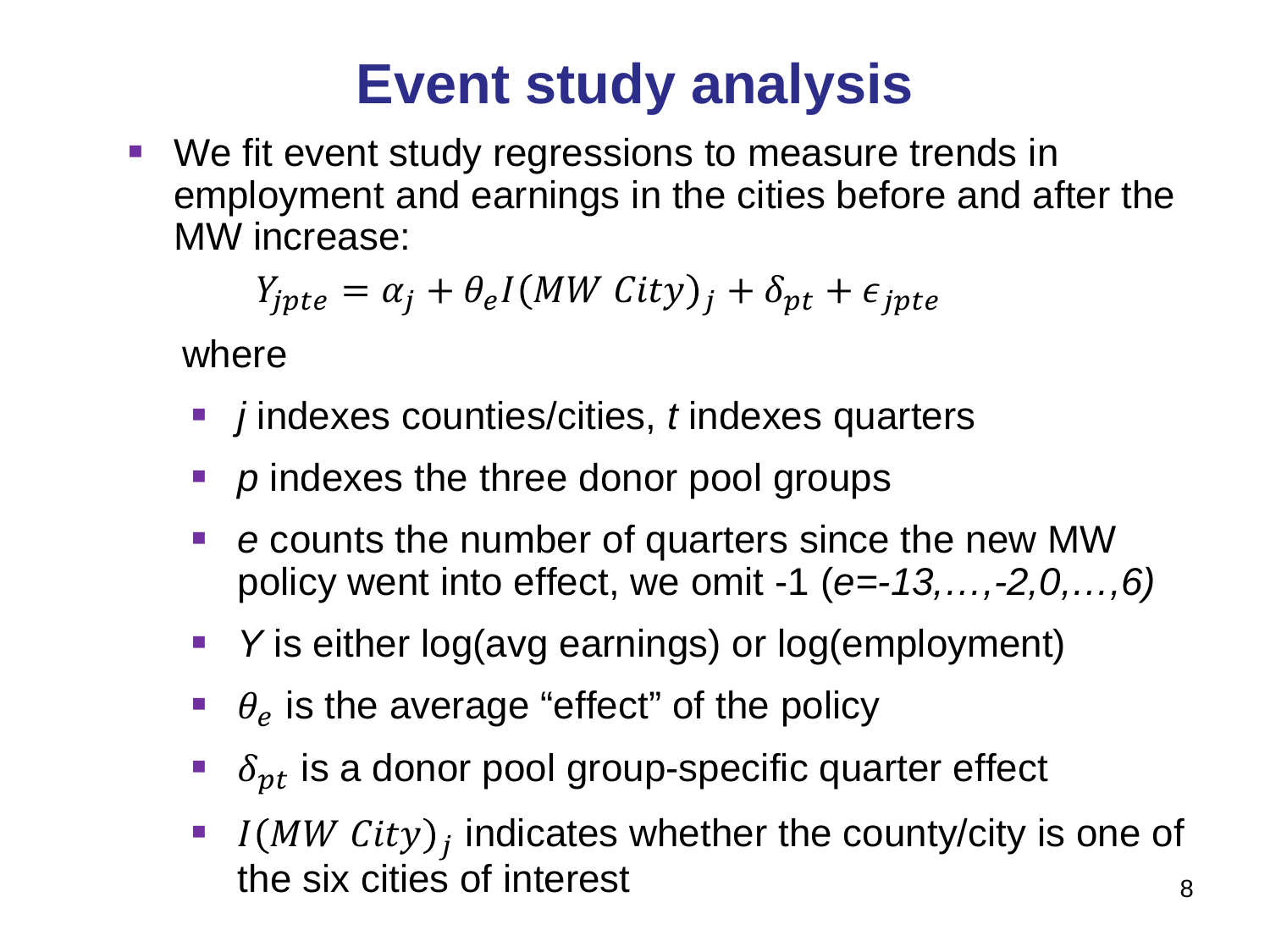#### **Event study estimates, earnings**



Note: Range plots report 95 percent confidence intervals.  $9^9$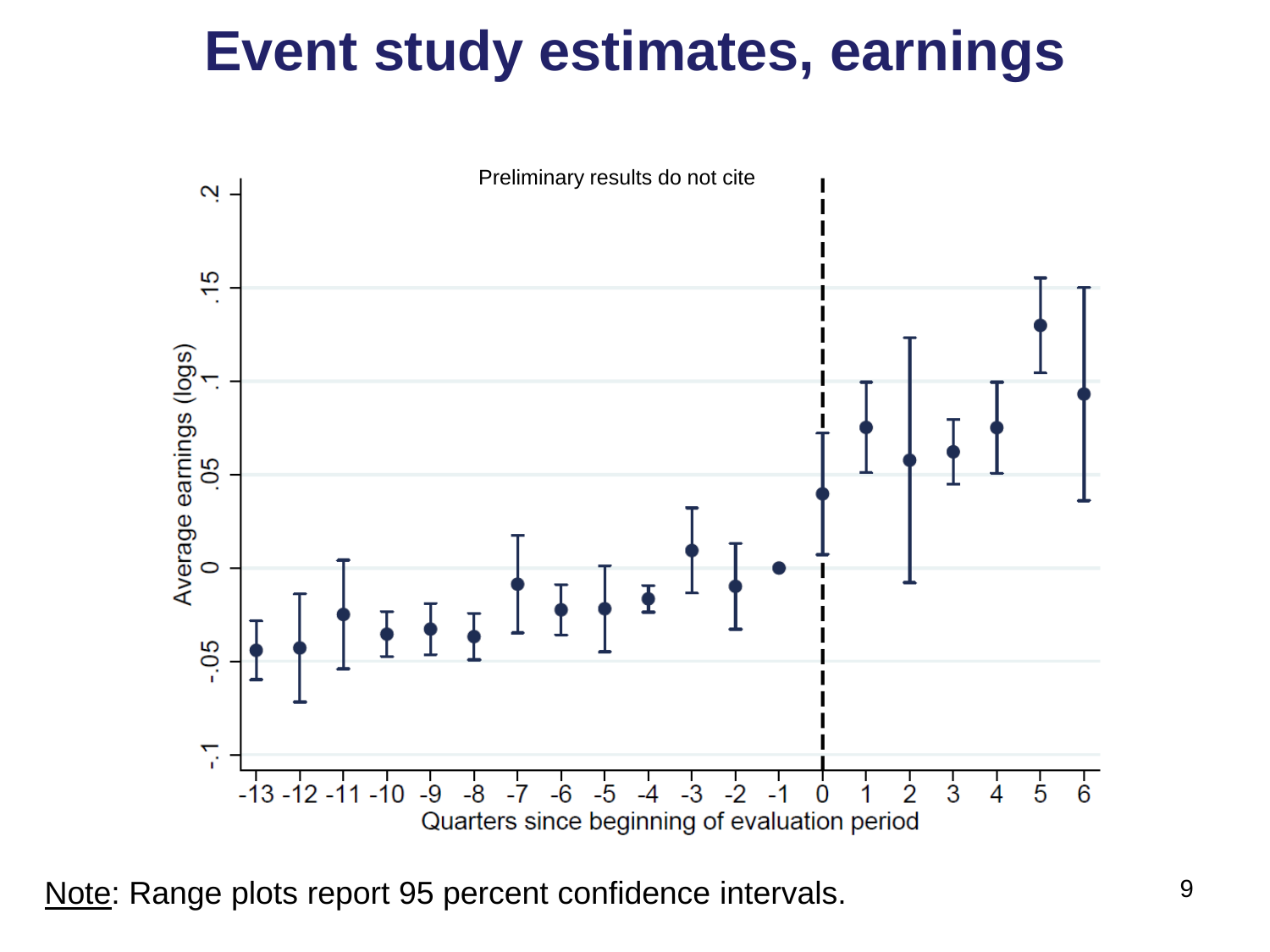#### **Event study estimates, employment**



Note: Range plots report 95 percent confidence intervals. 10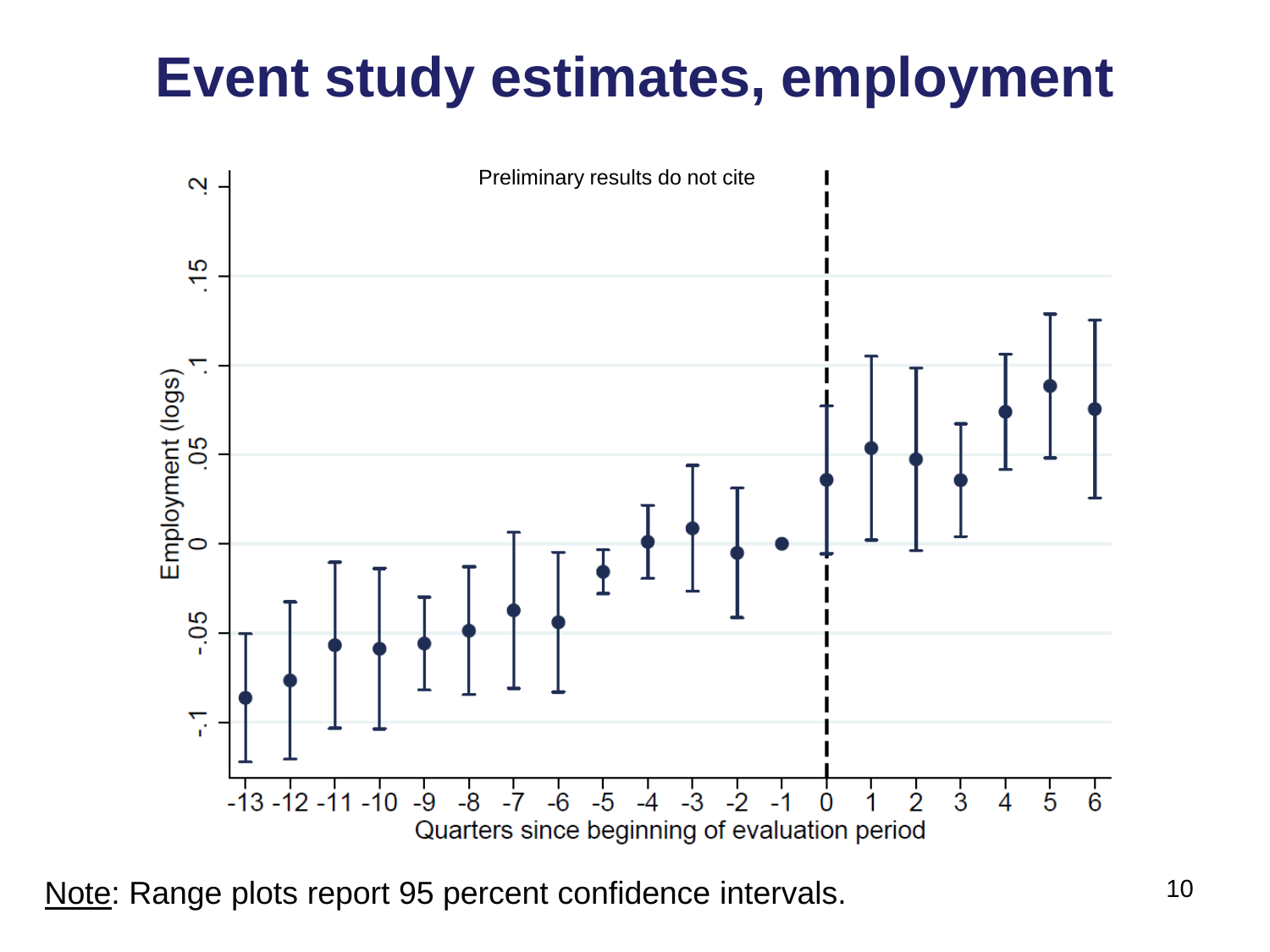#### **Event study estimates**

|                                          | <b>Earnings (logs)</b> |            | <b>Employment (logs)</b> |            |
|------------------------------------------|------------------------|------------|--------------------------|------------|
| <b>Effect</b>                            | 0.074                  | 0.040      | 0.057                    | 0.019      |
| (s.e)                                    | (0.017)                | (0.009)    | (0.021)                  | (0.009)    |
| p-value                                  | 0.000                  | 0.000      | 0.011                    | 0.044      |
| Tests of parallel trends: p-values       |                        |            |                          |            |
| All pre-increase effects equal zero      | 0.001                  | 0.291      | 0.018                    | 0.465      |
| Pre-increase trend equals zero           | 0.004                  | 0.063      | 0.000                    | 0.079      |
| Pre-increase trend, intercept equal zero | 0.001                  | 0.160      | 0.002                    | 0.181      |
| Population, private sector controls?     | <b>No</b>              | <b>Yes</b> | <b>No</b>                | <b>Yes</b> |
| <b>Number of cities and counties</b>     | 179                    | 179        | 179                      | 179        |
| <b>Observations</b>                      | 5132                   | 5132       | 5132                     | 5132       |

Note: Standard errors are clustered at the state level.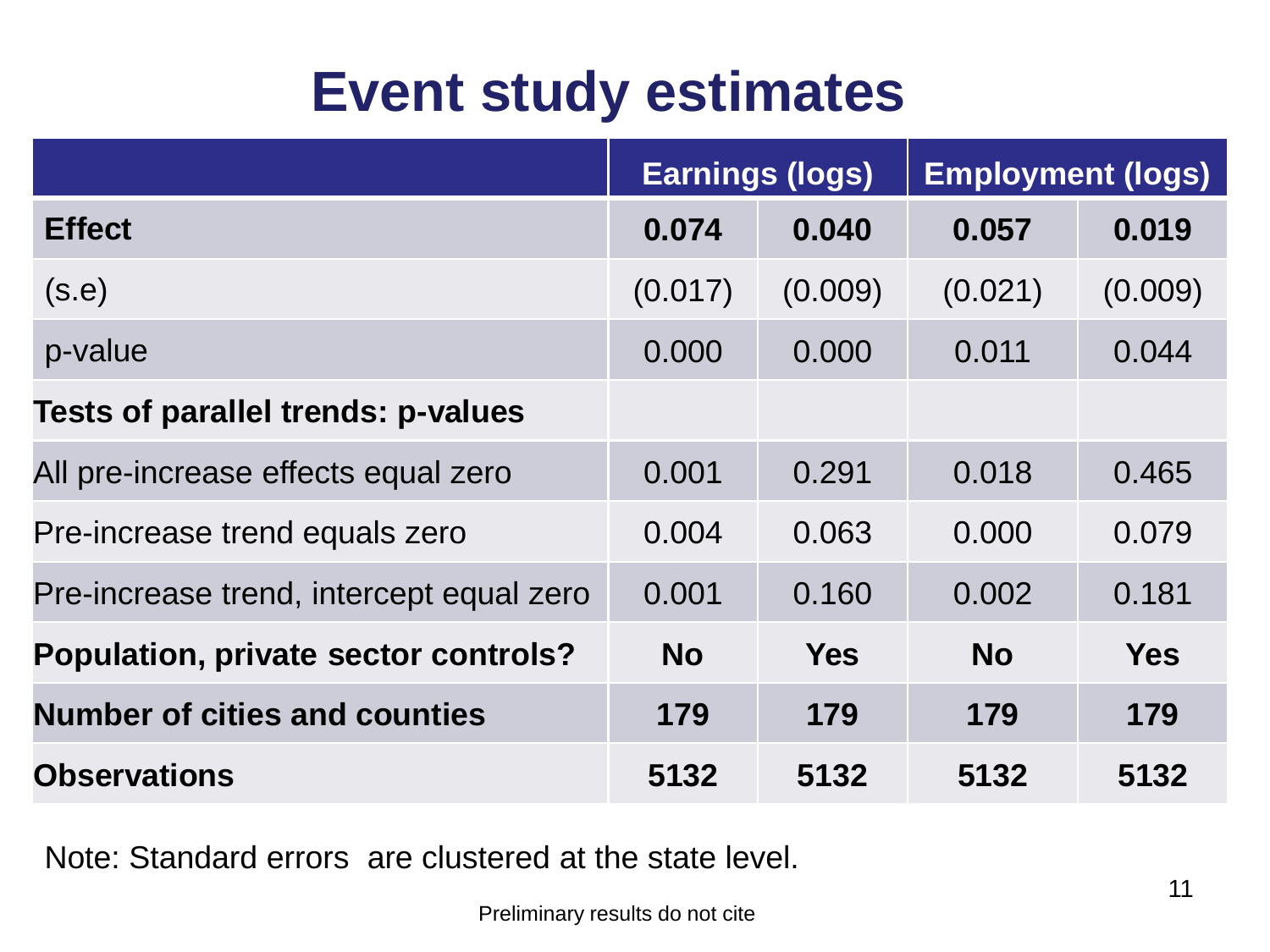#### **Synthetic control estimation**

- Synthetic control finds weights that minimize the pre-increase MSPE between the actual and synthetic city
- We "demean" each city or county outcome by its pre-increase average Improves fit: Demeaned outcomes usually within range of untreated donor pool outcomes

Reduces bias from stationary time effects (Ferman and Pinto 2017)

- **Predictors: All values of the outcome of interest during pre-increase** period
- **E** Estimate of the effect: The average of the difference between actual and synthetic after the MW increases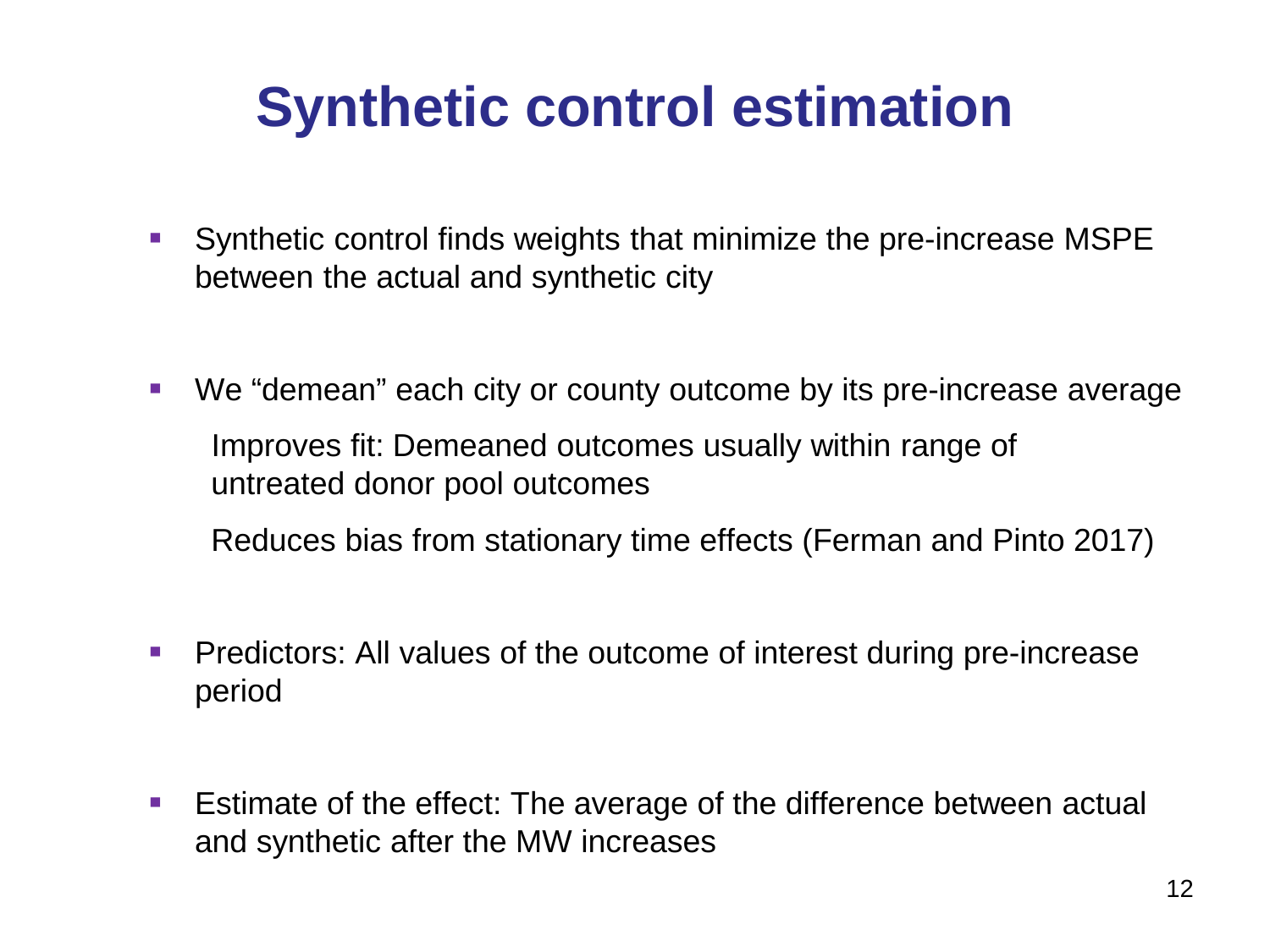### **Synthetic control inference**

- Use placebo tests to construct p-values and confidence intervals
- Invert the test statistic to find confidence intervals (Firpo and Possebom 2017)
- Test statistic: Ratio of the post-increase and pre-increase MSPE

$$
RMSPE_j \equiv \frac{\frac{1}{T - T_0 + 1} \sum_{t=T_0}^{T} (Y_{jt} - \hat{Y}_{jt})^2}{\frac{1}{T_0 + 1} \sum_{t=1}^{T_0 - 1} (Y_{jt} - \hat{Y}_{jt})^2}
$$

where *j* indexes counties/cities, *t* indexes quarters, *is the number of periods,*  $T_0$  the period in which the MW increases

**P** p-values are based on number of counties with larger RMSPE than the treated city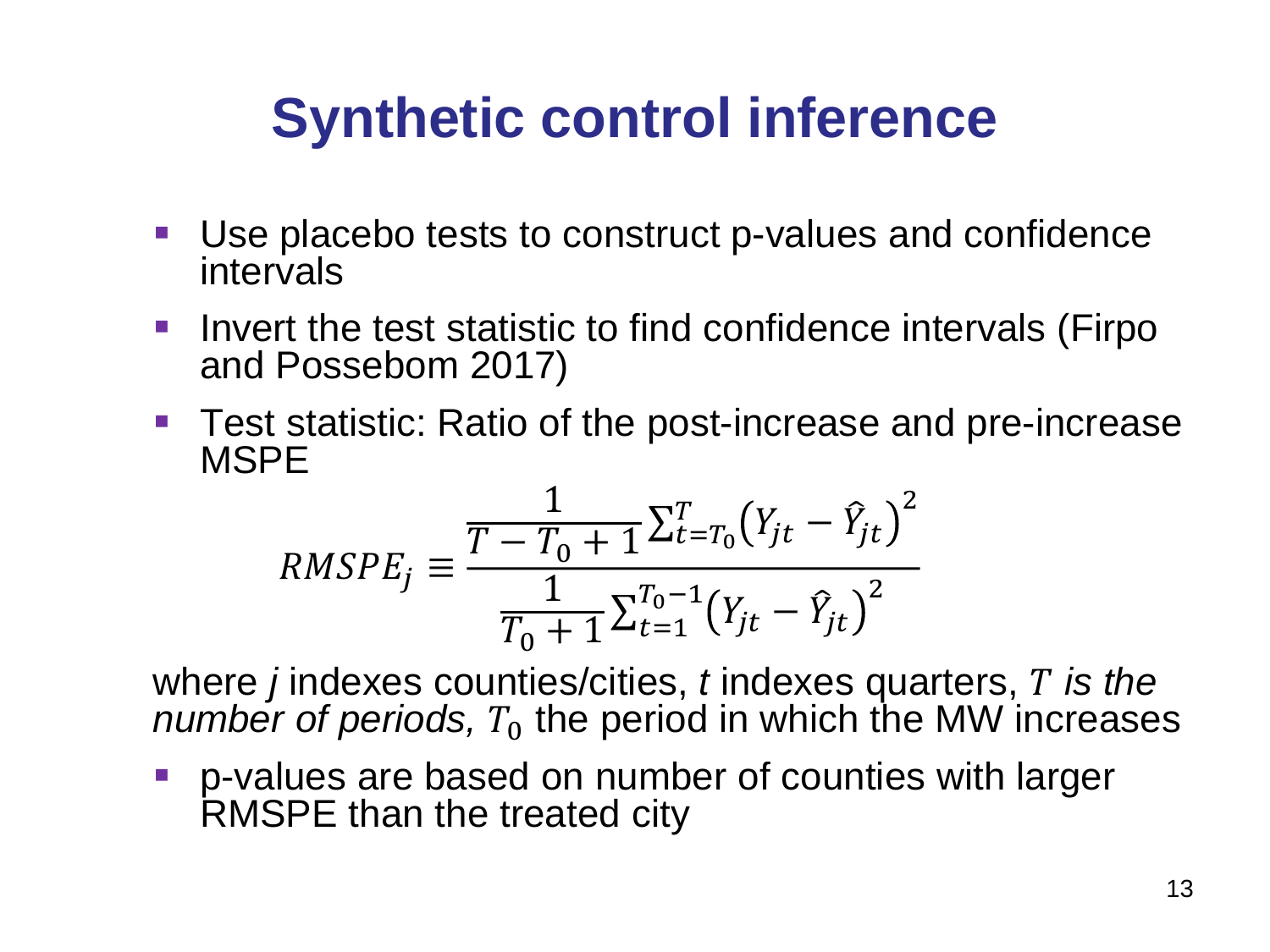## **Policy affects donor pool eligibility**

| <b>City</b>    | <b>Pre-period</b> | <b>Evaluation</b><br>period | <b>MW</b> growth | <b>Donor pool</b>           |
|----------------|-------------------|-----------------------------|------------------|-----------------------------|
| Chicago        | 2010q3--2015q2    | 2015q3--2016q2              | 19.2%            | No increases                |
| Oakland        | 2009q4 -- 2014q2  | 2015q2--2016q3              | 43.8%            | <b>No increases</b>         |
| San Jose       | 2009q4--2012q4    | 2013q2--2014q3              | 23.1%            | No increases                |
| Wash, DC       | 2009q4--2014q2    | 2014q3--2016q4              | 21.9%            | No increases                |
| San Francisco  | 2009q4--2015q1    | 2015q2--2016q4              | 11.4%            | Indexed to inflation        |
| <b>Seattle</b> | 2009q4 -- 2015q1  | 2015q2--2016q4              | 24.1%            | <b>Indexed to inflation</b> |

QCEW county data on earnings and employment by industry

We restrict our donor pool to counties:

- **If** In a metropolitan area with at least 200k population
- **-** "Clean" -- meaning no state or local MW policy
- **Similar MW -- no changes or indexation**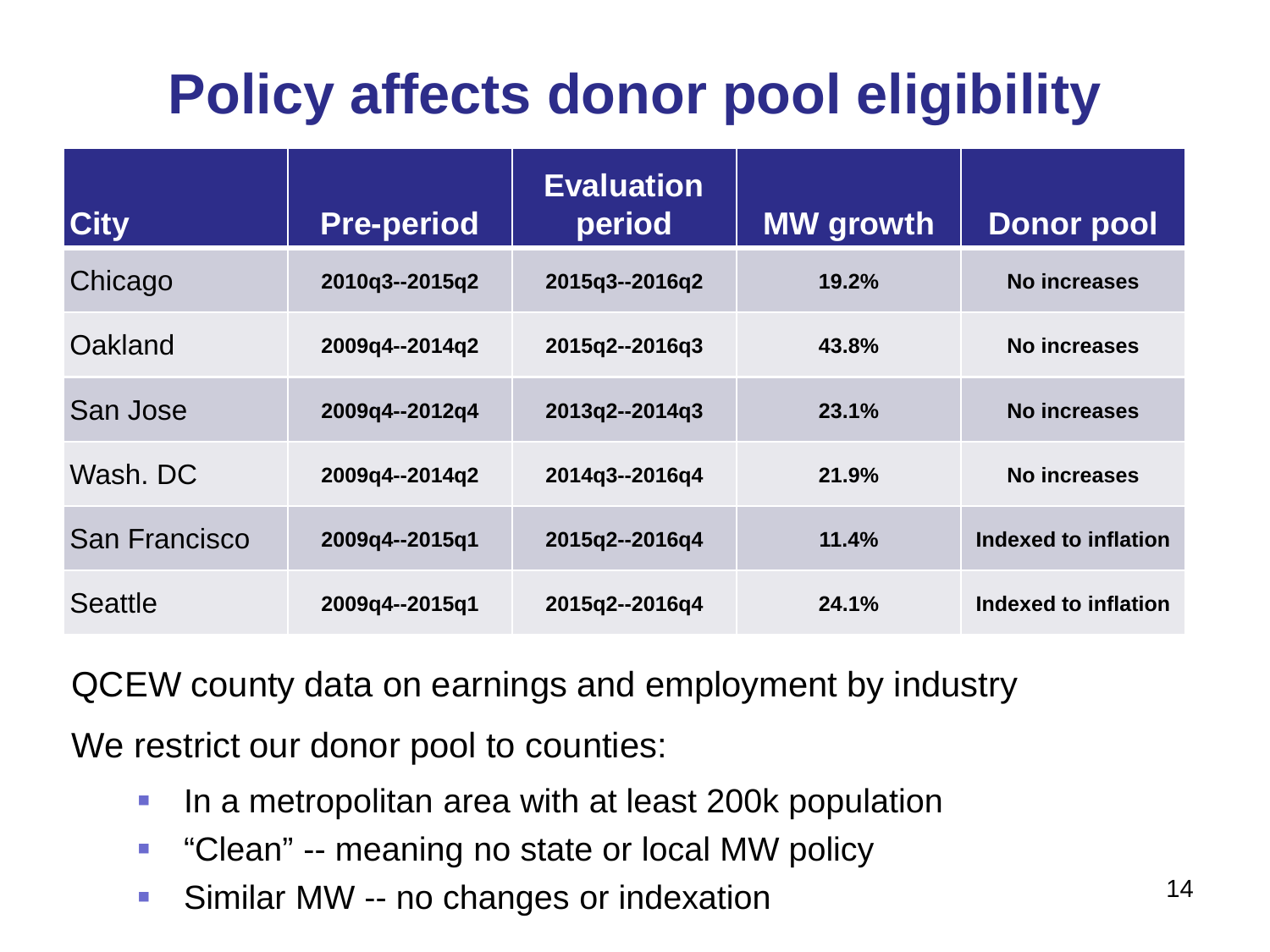#### **Oakland, San Jose, DC: eligible donors**

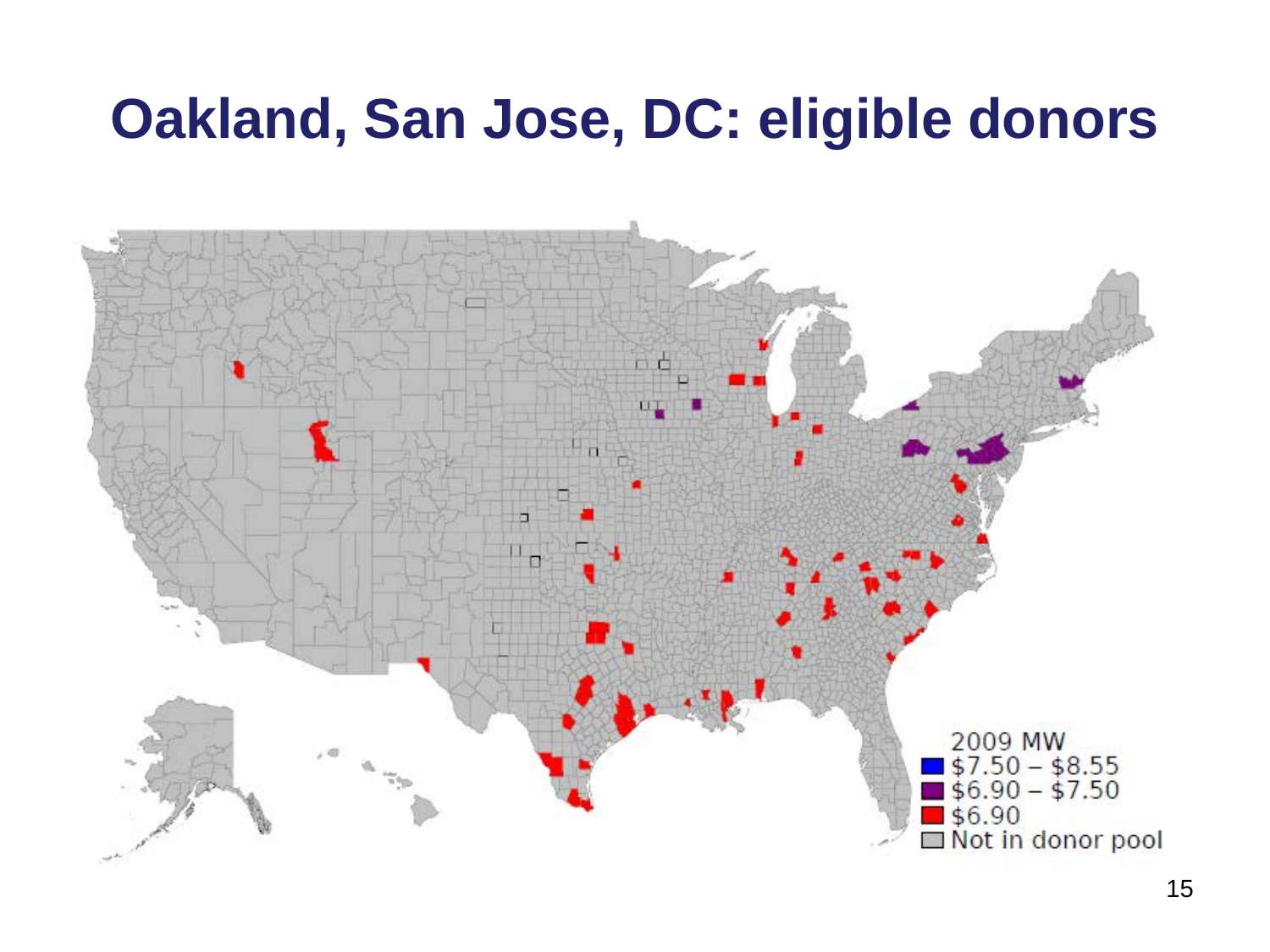#### **San Francisco and Seattle: eligible donors**

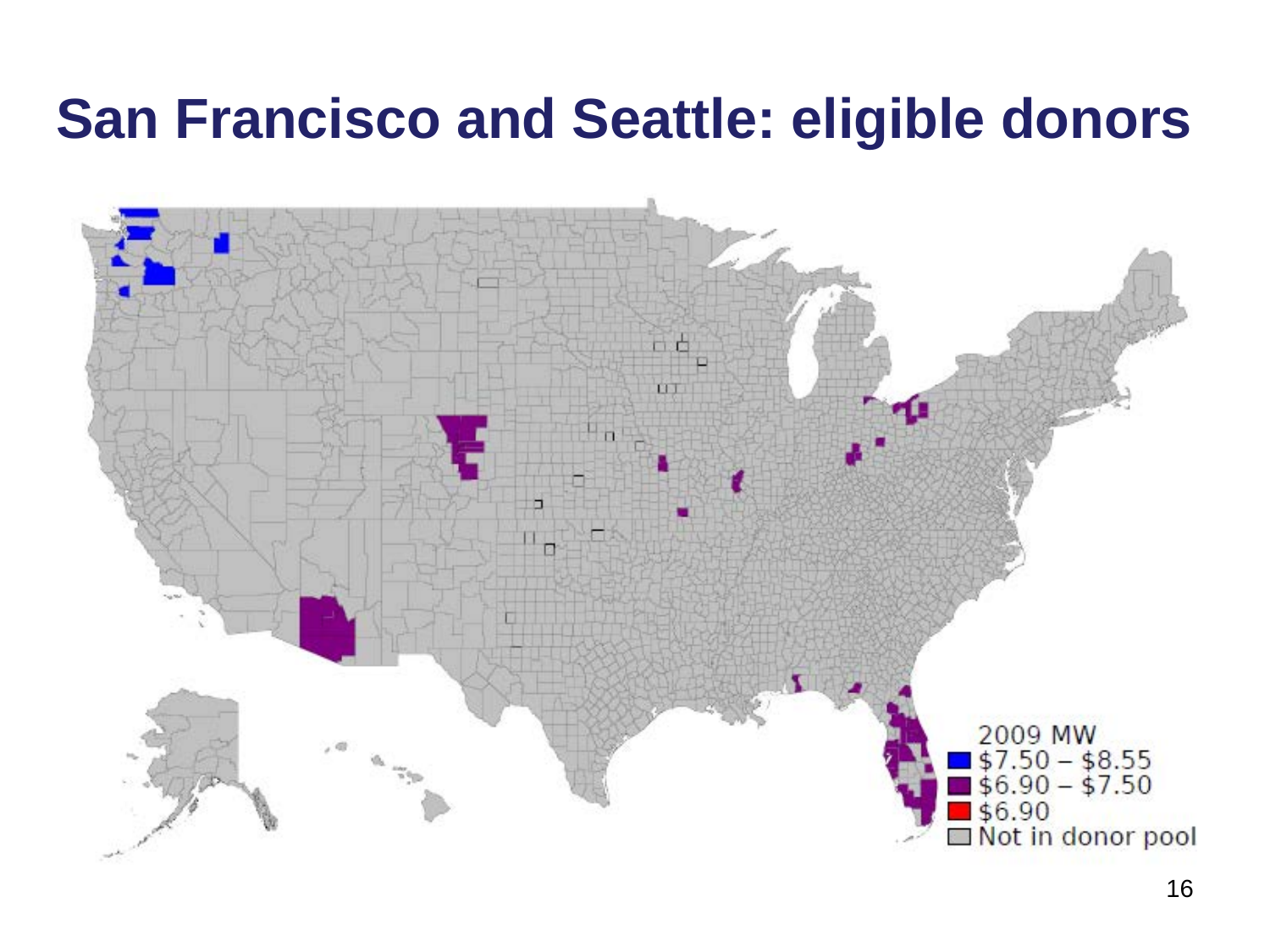#### **Chicago: eligible donors**

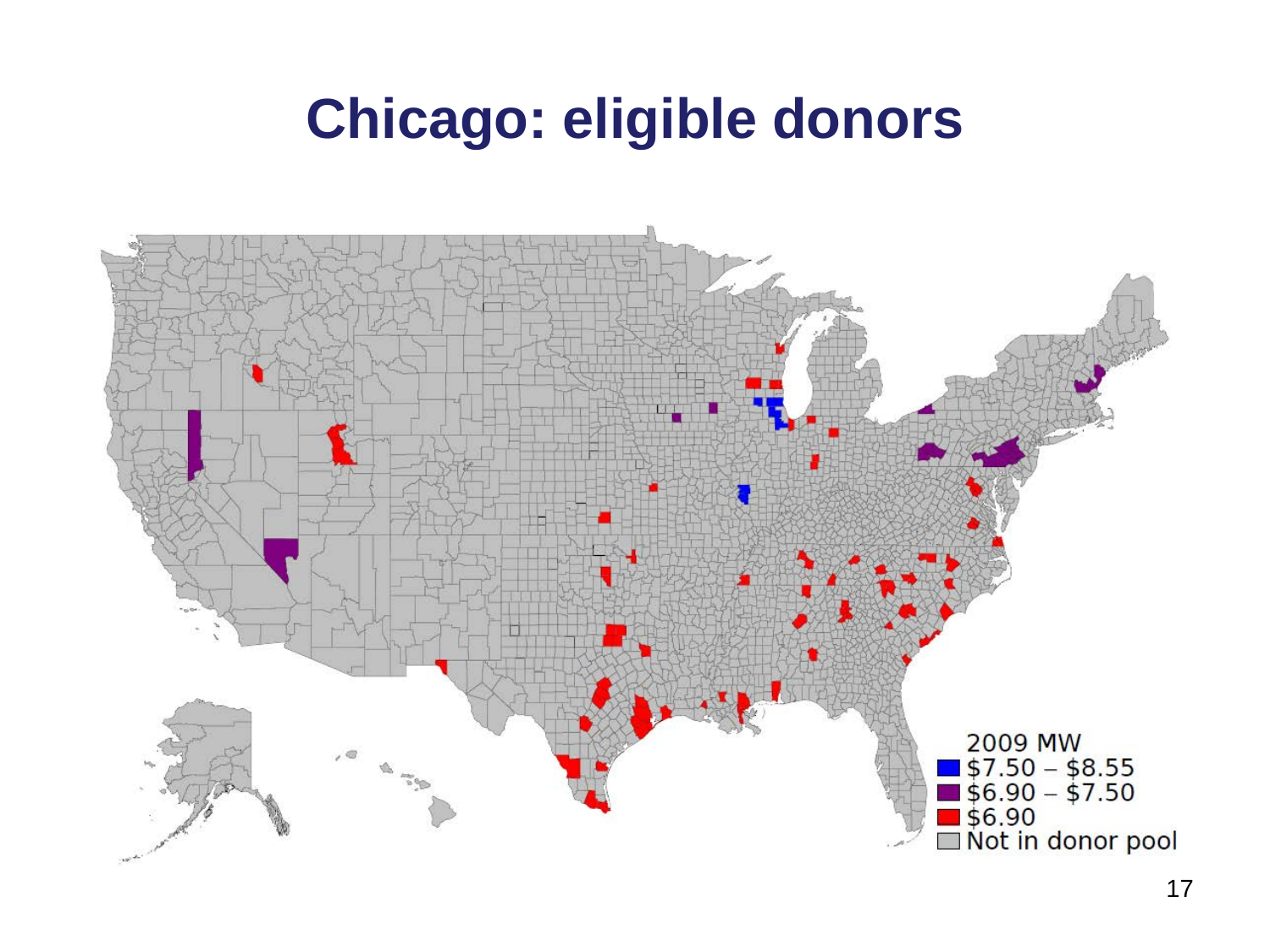#### **Synthetic control estimates, earnings**



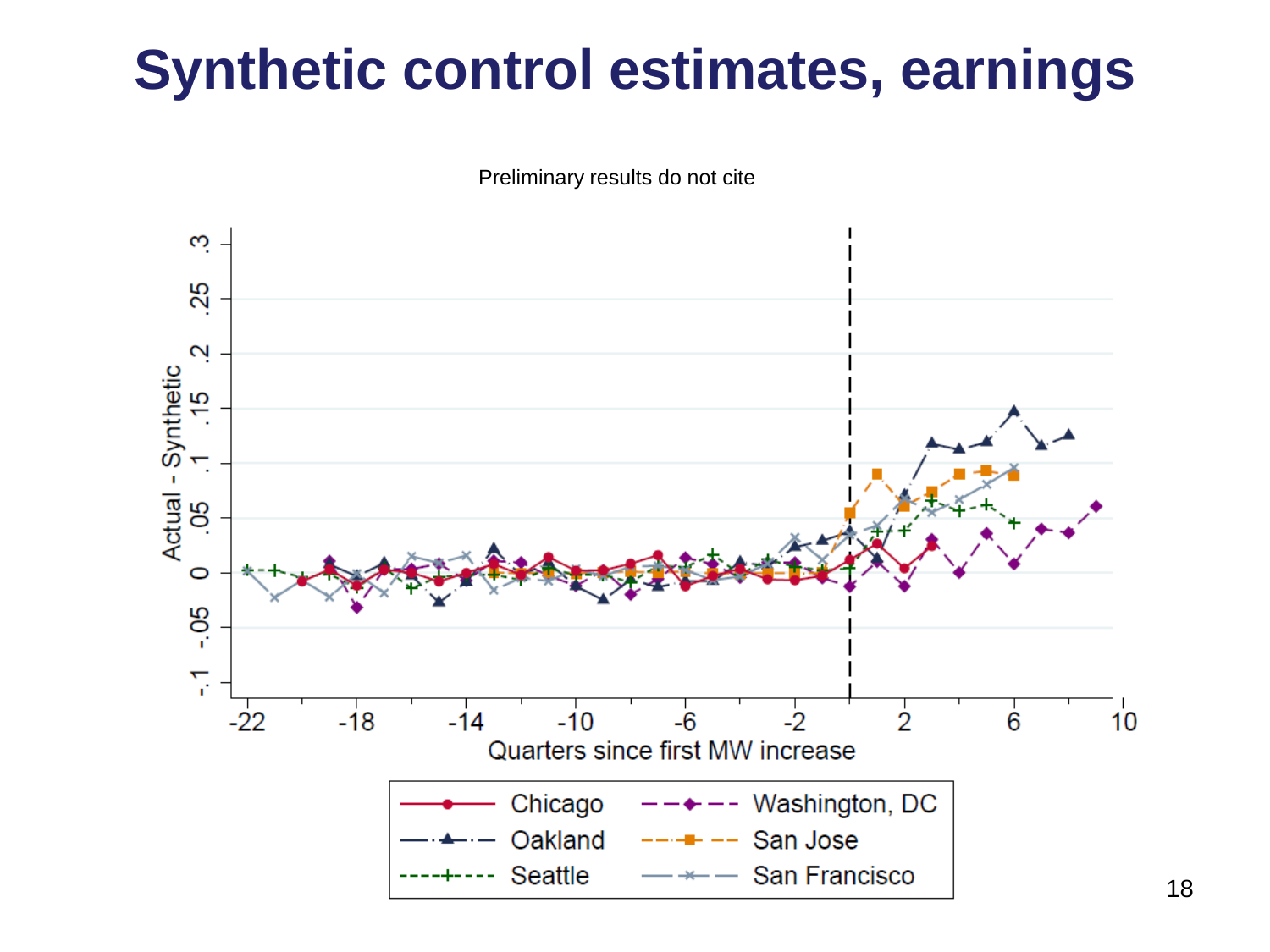### **Synthetic control estimates, employment**

Preliminary results do not cite

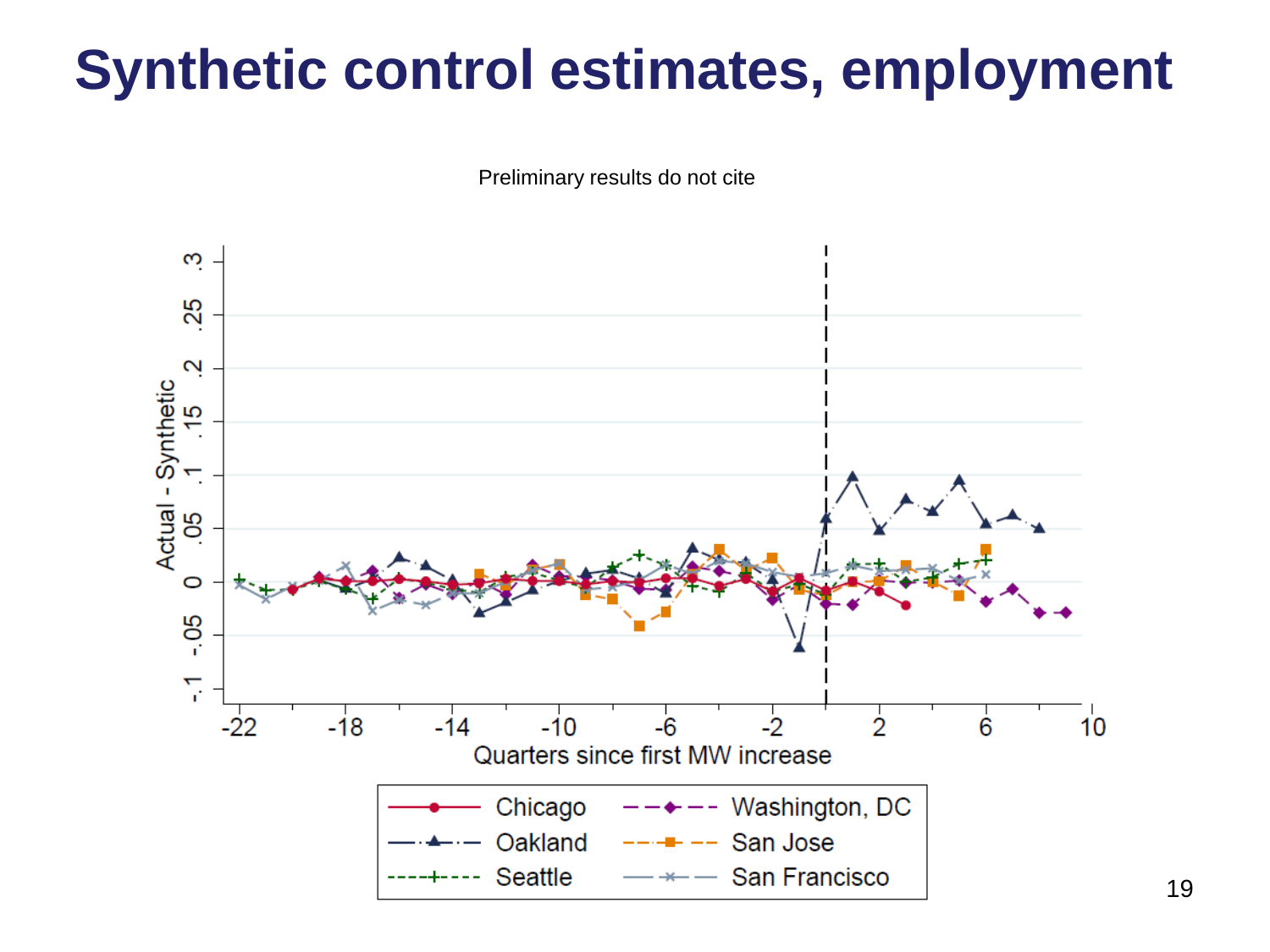#### **Synthetic control estimates by city**

|                                |                 |                                                                              |                         |                 | <b>San</b>       | Washington      |
|--------------------------------|-----------------|------------------------------------------------------------------------------|-------------------------|-----------------|------------------|-----------------|
|                                | <b>Chicago</b>  | <b>Oakland</b><br><b>San Jose</b><br><b>Seattle</b><br><b>Earnings (log)</b> |                         |                 | <b>Francisco</b> | <b>DC</b>       |
| <b>Effect</b>                  | 0.02            | 0.12                                                                         | 0.08                    | 0.04            | 0.06             | 0.02            |
| p-value                        | 0.45            | 0.14                                                                         | 0.04                    | 0.02            | 0.03             | 0.52            |
| 95% CI                         | $[-0.03, 0.07]$ | $[-0.30, 0.55]$                                                              | [0.03, 0.13]            | [0.02, 0.07]    | [0.01, 0.12]     | $[-0.18, 0.22]$ |
| Mean effect,<br>donor pool     | 0.00            | 0.00                                                                         | 0.00                    | 0.00            | 0.00             | 0.00            |
|                                |                 |                                                                              |                         |                 |                  |                 |
|                                |                 |                                                                              | <b>Employment (log)</b> |                 |                  |                 |
| <b>Effect</b>                  | $-0.01$         | 0.07                                                                         | 0.01                    | 0.01            | 0.01             | $-0.01$         |
| p-value                        | 0.30            | 0.50                                                                         | 1.00                    | 0.77            | 0.97             | 0.75            |
| 95% CI                         | $[-0.04, 0.02]$ | $[-\infty,\infty]$                                                           | $[-\infty,\infty]$      | $[-0.06, 0.07]$ | $[-0.08, 0.10]$  | $[-0.21, 0.19]$ |
| Mean effect,<br>donor pool     | 0.00            | 0.00                                                                         | 0.00                    | 0.00            | 0.00             | 0.00            |
|                                |                 |                                                                              |                         |                 |                  |                 |
| <b>Donor pool</b><br>size      | 113             | 99                                                                           | 99                      | 60              | 60               | 99              |
| <b>Pre-increase</b><br>periods | 20              | 19                                                                           | 13                      | 22              | 22               | 19<br>חר        |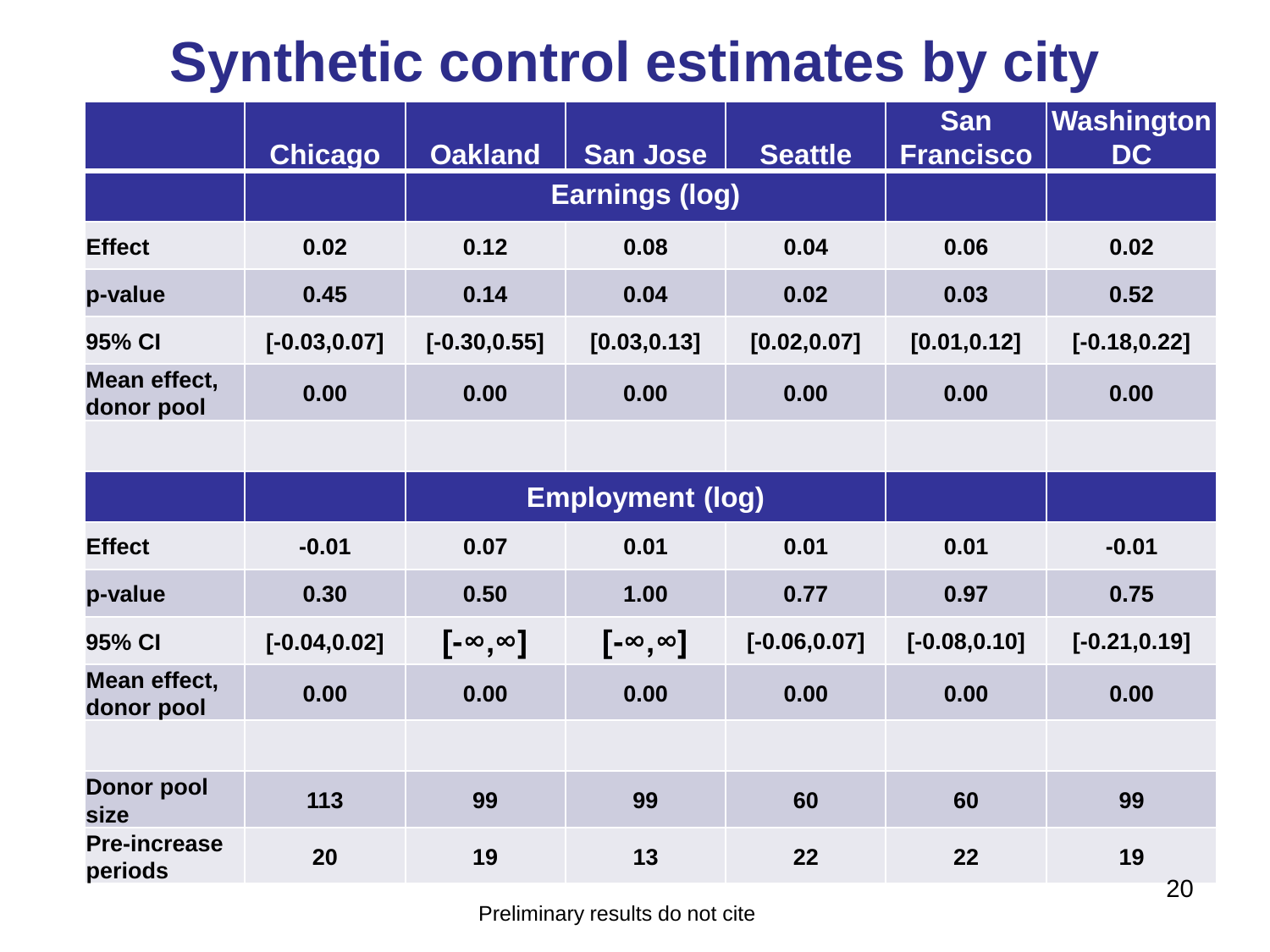#### **Synthetic control estimates: Prof. services (falsification)**

|                                | <b>Chicago</b>  | <b>Oakland</b>          | <b>San Jose</b>       | <b>Seattle</b>  | <b>San</b><br><b>Francisco</b> | Washingto<br>n DC |
|--------------------------------|-----------------|-------------------------|-----------------------|-----------------|--------------------------------|-------------------|
|                                |                 |                         | <b>Earnings (log)</b> |                 |                                |                   |
| <b>Effect</b>                  | 0.02            | 0.03                    | 0.03                  | 0.00            | 0.06                           | 0.00              |
| p-value                        | 0.28            | 0.33                    | 0.32                  | 0.56            | 0.54                           | 0.06              |
| 95% CI                         | $[-0.05, 0.08]$ | $[-0.25, 0.31]$         | $[-0.77, 0.83]$       | $[-0.12, 0.12]$ | $[-0.25, 0.53]$                | $[-0.03, 0.02]$   |
| Mean effect,<br>donor pool     | 0.00            | 0.00                    | 0.00                  | 0.00            | 0.00                           | 0.00              |
|                                |                 |                         |                       |                 |                                |                   |
|                                |                 | <b>Employment (log)</b> |                       |                 |                                |                   |
| <b>Effect</b>                  | 0.01            | 0.07                    | $-0.07$               | 0.00            | 0.10                           | 0.00              |
| p-value                        | 0.36            | 0.68                    | 0.71                  | 0.82            | 0.39                           | 0.90              |
| 95% CI                         | $[-0.03, 0.05]$ | $[-\infty,\infty]$      | $[-\infty, \infty]$   | $[-0.03, 0.04]$ | [- $\infty$ , $\infty$ ]       | $[-0.10, 0.11]$   |
| Mean effect,<br>donor pool     | 0.00            | 0.00                    | $-0.02$               | 0.00            | 0.00                           | 0.00              |
|                                |                 |                         |                       |                 |                                |                   |
| <b>Donor pool</b><br>size      | 113             | 99                      | 99                    | 60              | 60                             | 99                |
| <b>Pre-increase</b><br>periods | 20              | 19                      | 13                    | 22              | 22                             | 19<br>21          |

Preliminary results do not cite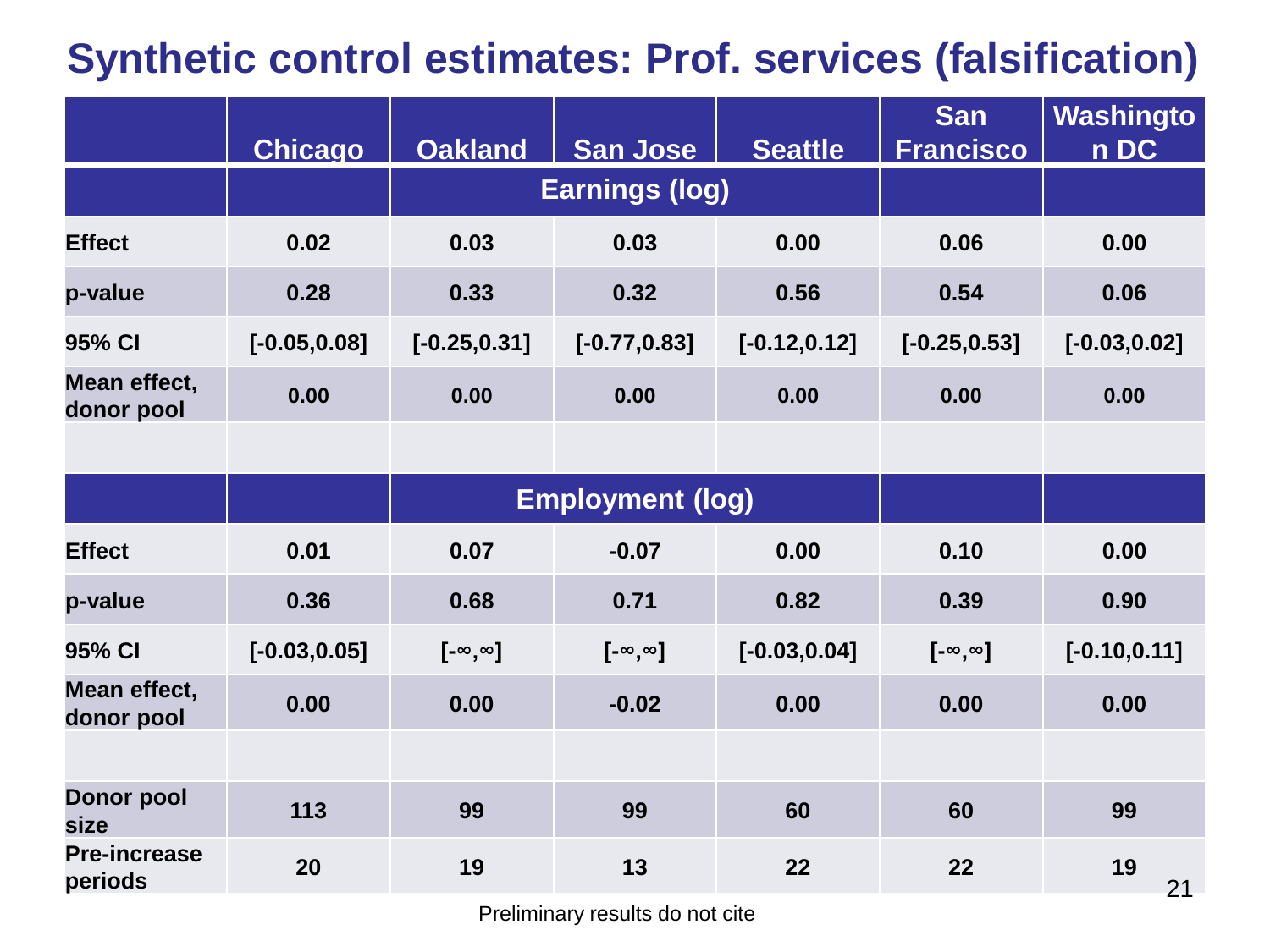## **Pooling synthetic control to find elasticity**

- Cities with larger minimum wage increases have larger earnings effects
- To find the implied elasticities wrt the MW we divide our causal estimates by the mandated minimum wage increase
- **Example (Oakland, log earnings):** 0.12 (effect estimate) 0.44 (MW growth)  $= 0.27$
- To perform inference we use a pooled version of the RMSPE: the ratio of the six city average post-increase MSPE to the average pre MSPE
- Constant elasticity model implies effects would lie along a regression line…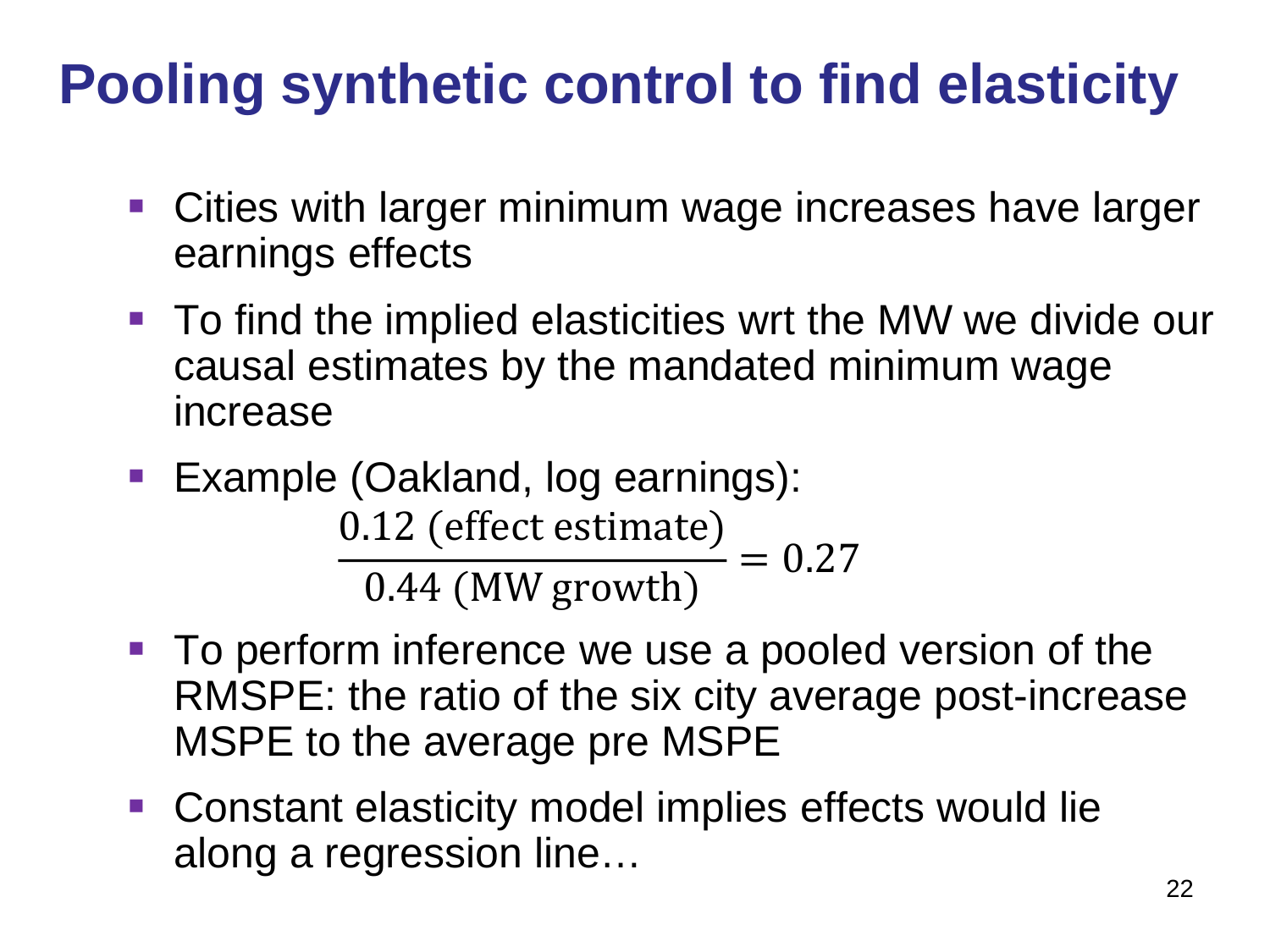#### **Pooled analysis for earnings effects lie along a regression line**

Preliminary results do not cite



Confidence interval [0.10,0.40]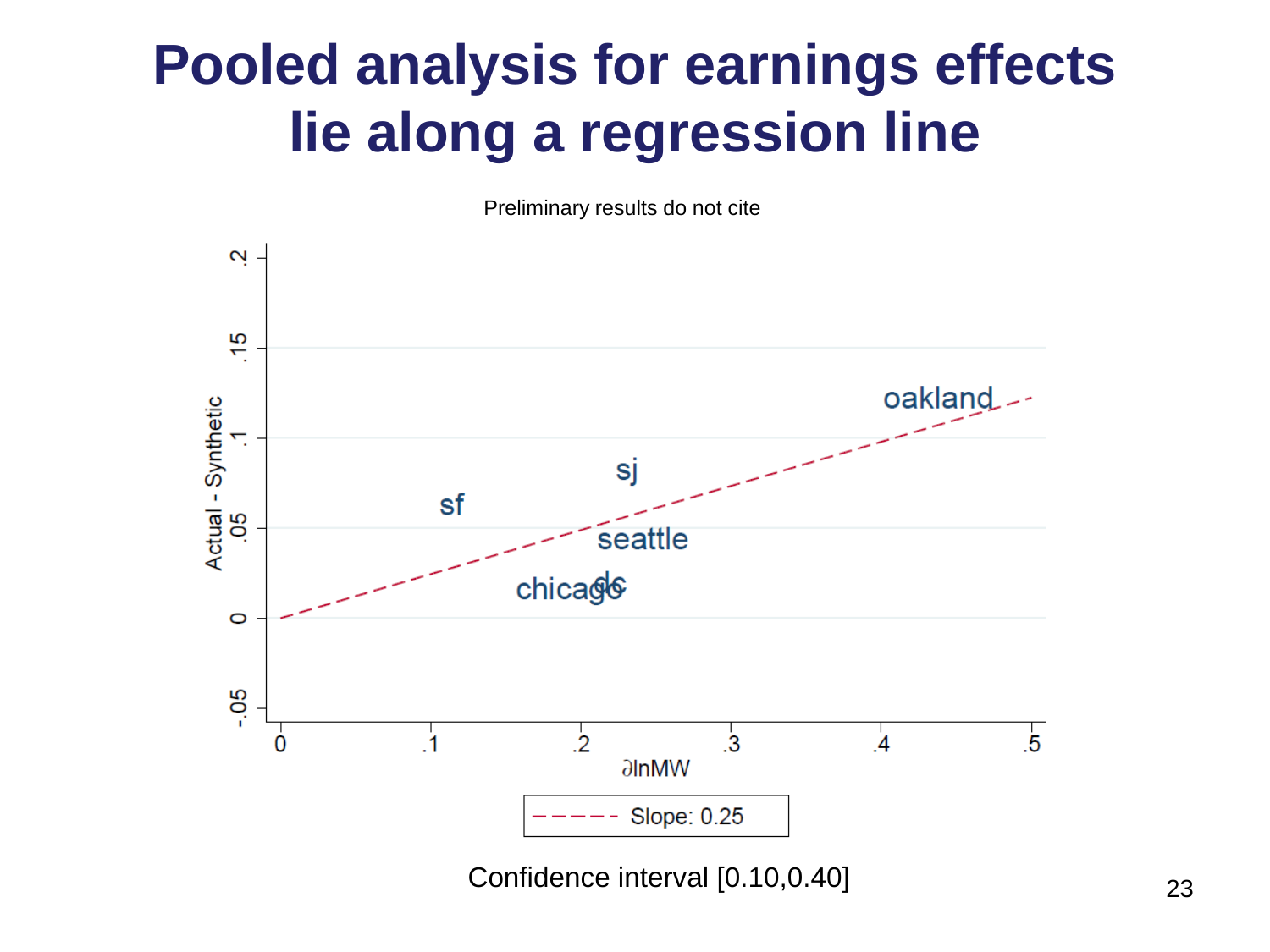#### **Pooled analysis for employment effects do not exhibit this pattern**

Preliminary results do not cite

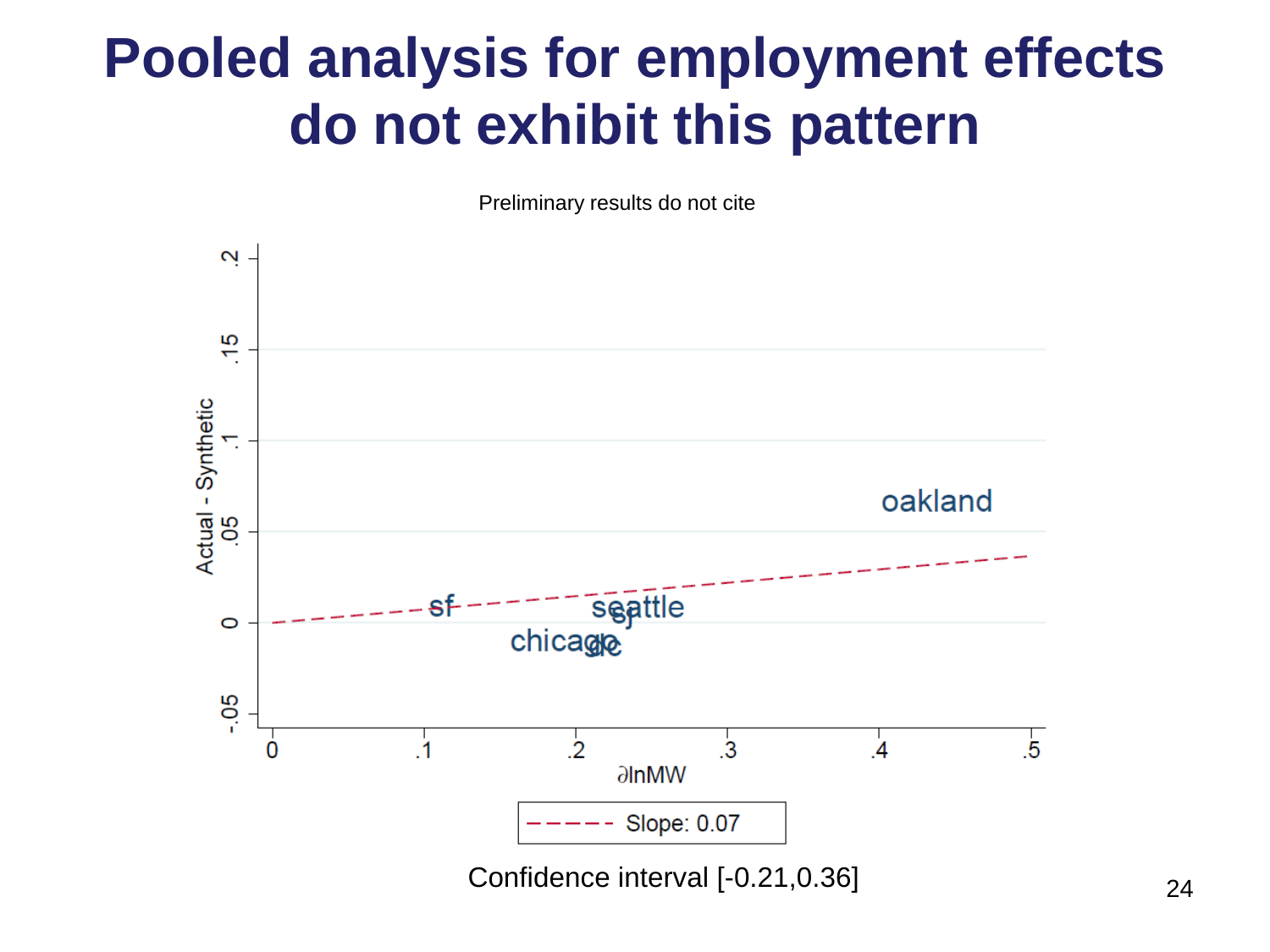#### **Pooled synthetic control estimates, by sector**

|                               | <b>Food</b><br><b>services</b> | <b>FSR + LSR</b> | <b>FSR</b>                                   | <b>LSR</b> | Professional    |  |  |
|-------------------------------|--------------------------------|------------------|----------------------------------------------|------------|-----------------|--|--|
| <b>Average earnings (log)</b> |                                |                  |                                              |            |                 |  |  |
| <b>Elasticity</b>             | 0.25                           | 0.26             | 0.19                                         | 0.43       | 0.08            |  |  |
| 95% CI                        | [0.10, 0.40]                   |                  | $[0.18, 0.36]$ $[0.11, 0.28]$ $[0.27, 0.58]$ |            | $[-0.25, 0.40]$ |  |  |

| <b>Employment (log)</b> |      |      |      |      |                                                                                 |  |
|-------------------------|------|------|------|------|---------------------------------------------------------------------------------|--|
| <b>Elasticity</b>       | 0.07 | 0.05 | 0.09 | 0.01 | 0.07                                                                            |  |
| 95% CI                  |      |      |      |      | $[-0.21, 0.36]$ $[-0.23, 0.33]$ $[-0.11, 0.30]$ $[-0.55, 0.54]$ $[-0.45, 0.60]$ |  |

Confidence intervals are based on placebo tests with 10,000 combinations.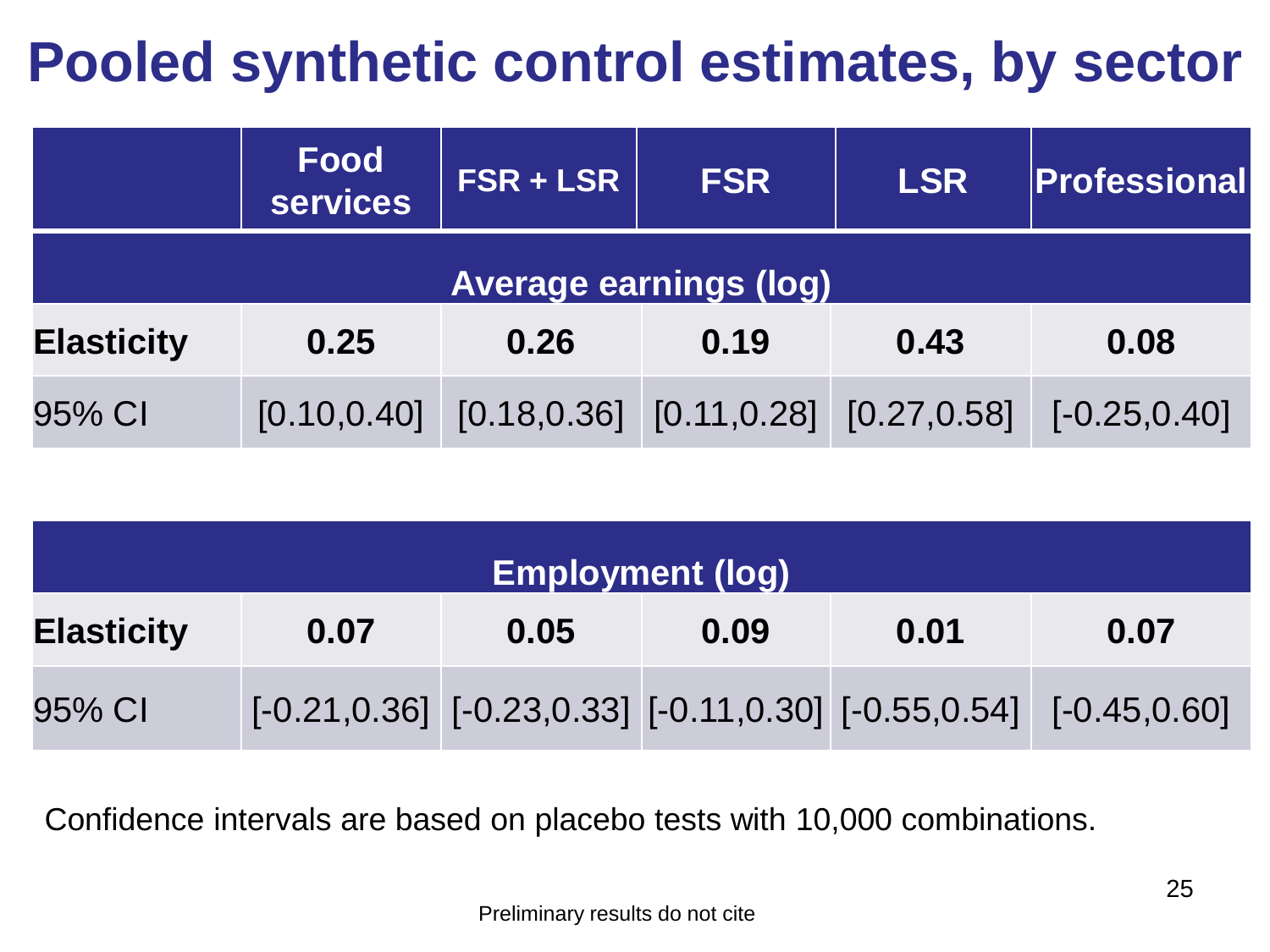#### **Interpretation of causal effects**

- **Elasticities combines wage, hours, and composition effects** 
	- Ex: If sector fires all its low-wage workers, average earnings *increases*
	- **Employment elasticity averages over workers with different** responses to the minimum wage
- **If L-L substitution is low, simplest competitive models imply:** 
	- Negative employment effects
	- Positive earnings effects (positive wage effects offset by hours reductions, and positive composition effects)
- Small employment and large positive earnings effects are consistent with either:
	- 1. Greater earnings for low-wage workers, or
	- 2. Substantial L-L substitution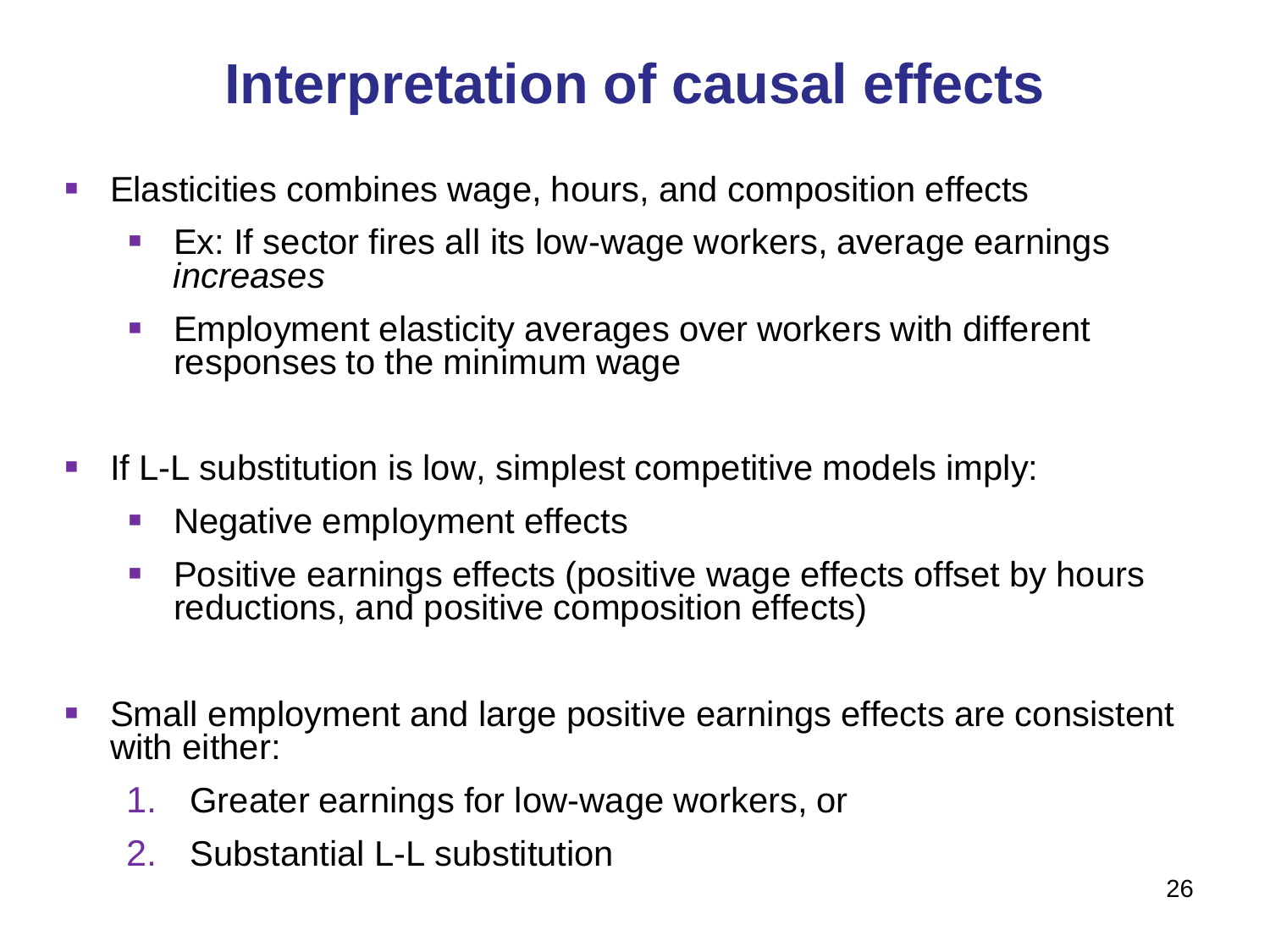### **Substantial L-L substitution?**

#### **Do MW employers replace their low-skilled workers if job skills and tasks remain the same?**

- Demography, education levels: No sig. effects (Reich et al. 2003; Dube et al. 2016). Cendiz et al. 2017 examine 23 demographic groups– no sig. effects.
- Retail: Giuliano (2013) finds *increase* in teen employment
- Changes in tasks but not skill levels in restaurants, retail and other sectors (Aaronson and Phelan 2017)
- For restaurants overall, small compositional shift to full-service, but no employment change in existing restaurants (Aaronson et al. 2017)
- Automatable job share falls, for some demographic groups only (Lordan and Neumark 2017); possible that non-automatable unskilled jobs increase

#### **Summary: No credible evidence that employers replace significant numbers of low-wage workers with higher-skilled workers**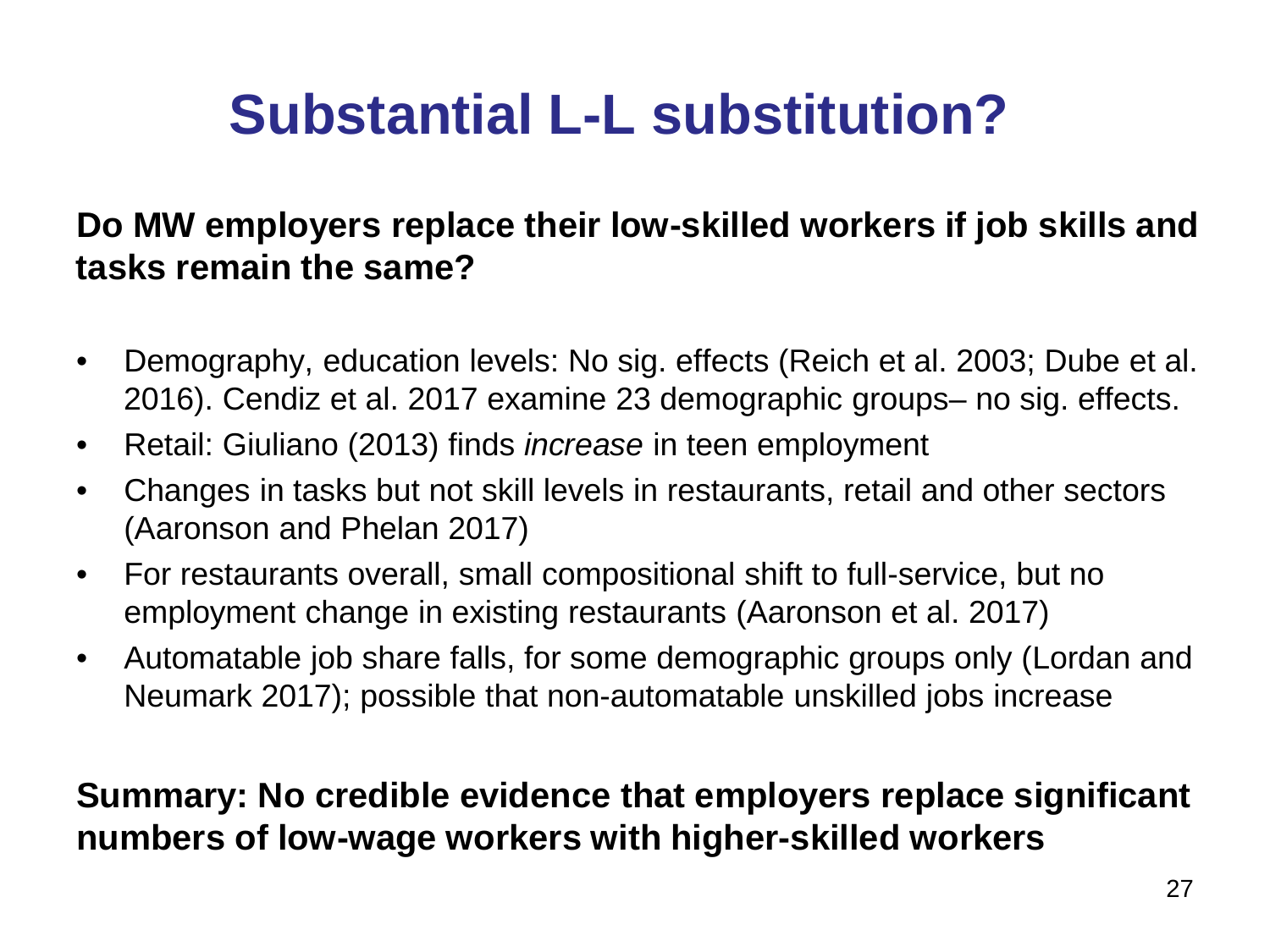#### **More work to be done**

- **Add more cities and time periods to sample**
- **Alternative estimators (e.g., IFE)**
- **Synthetic control to do list** 
	- Include more sectoral analyses
		- Retail trade, food and beverage stores, nursing home workers
	- Falsification tests on other higher paying sectors
	- Relax donor pool restrictions